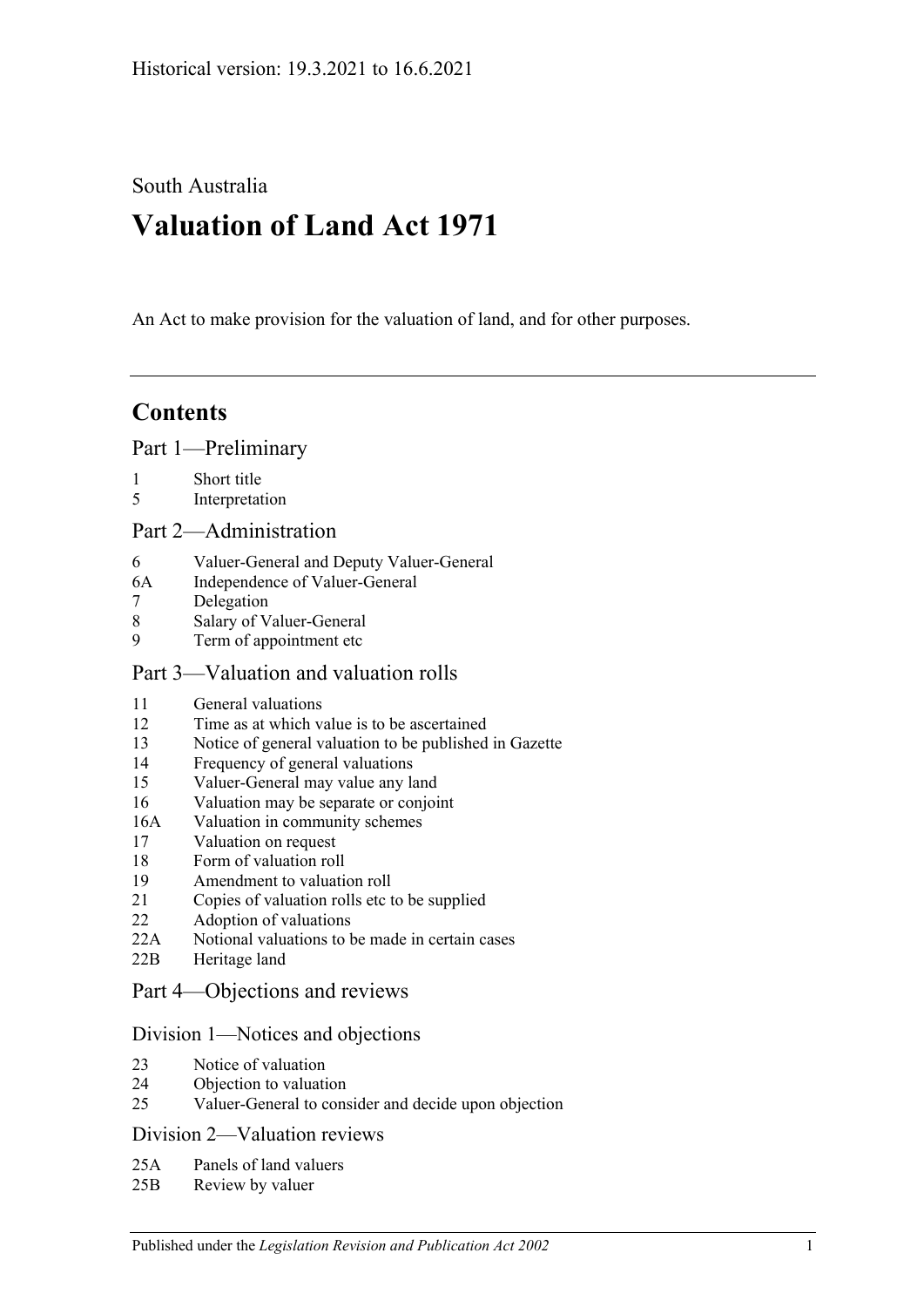#### [Division 3—Review by SACAT](#page-15-0)

25C [Review by SACAT](#page-15-1)

[Division 4—Saving provision](#page-15-2)

25D [Saving provision](#page-15-3)

[Part 5—Miscellaneous](#page-16-0)

- 26 [Access to land etc](#page-16-1)
- 27 [Access to documents in possession of public authorities](#page-16-2)
- 28 [Returns](#page-16-3)
- 29 [Notice of sale etc](#page-17-0)
- 31 [Service of notices](#page-17-1)
- 32 [Copies of or extracts from entries in valuation rolls](#page-17-2)
- 33 [Financial provision](#page-17-3)
- 34 [Regulations](#page-18-0)

[Legislative history](#page-19-0)

## <span id="page-1-0"></span>**The Parliament of South Australia enacts as follows:**

## **Part 1—Preliminary**

#### <span id="page-1-1"></span>**1—Short title**

This Act may be cited as the *Valuation of Land Act 1971*.

#### <span id="page-1-2"></span>**5—Interpretation**

(1) In this Act, unless the contrary intention appears—

*annual value* of land, means a value computed as three-quarters of the gross annual rental that the land might reasonably be expected to realise if leased upon condition that the landlord were liable for all rates, taxes and other imposts on the land and the insurance and other outgoings necessary to maintain the value of the land, or as five per cent of the capital value of the land, but this definition is subject to the following qualifications—

- (a) the annual value of land held of the Crown by virtue solely of a mining lease must not exceed the amount of the rental payable to the Crown under the lease, and if the annual value of any such land would, but for this paragraph, exceed that amount, the annual value must be reduced to that amount; and
- (b) if the value of the land has been enhanced by trees planted on the land (other than commercial plantations), or trees preserved on the land for the purpose of shelter or ornament, the annual value must be determined as if the value of the land had not been so enhanced; and
- (c) if the value of the land is enhanced by the existence on the land of any fixtures, consisting of prescribed machinery, plant or equipment the annual value of the land must (where the annual value is computed on the basis of gross annual rental, but not otherwise) be reduced by an amount representing depreciation on that machinery, plant or equipment; and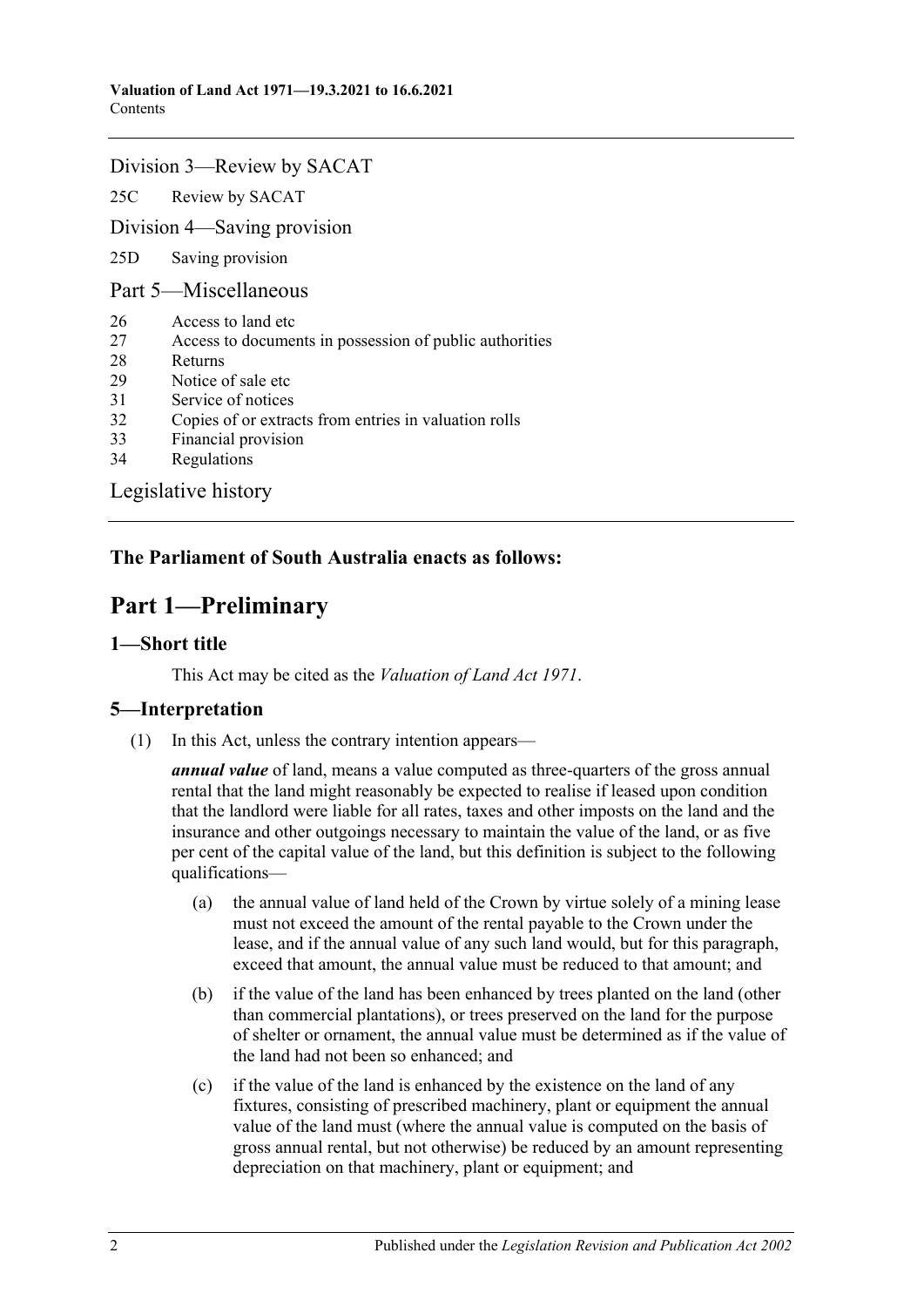(d) where it is not reasonably practicable to determine a gross annual rental in relation to land, the annual value of the land must be computed on the basis of the capital value of the land;

*area* means a municipality or district as defined in the *[Local Government Act](http://www.legislation.sa.gov.au/index.aspx?action=legref&type=act&legtitle=Local%20Government%20Act%201934) 1934* and an area in relation to which any body corporate is, by virtue of any Act, taken to be or vested with the powers of, a municipal council or district council, and any other portion or portions of the State declared by regulation to constitute an area for the purposes of this Act;

*business of primary production* means the business of agriculture, pasturage, horticulture, viticulture, apiculture, poultry farming, dairy farming, forestry or any other business consisting of the cultivation of soils, the gathering in of crops or the rearing of livestock or consisting of the propagation and harvesting of fish or other aquatic organisms;

*capital value* of land means the capital amount that an unencumbered estate of fee simple in the land might reasonably be expected to realise upon sale, but if the value of the land has been enhanced by trees planted on the land (other than commercial plantations), or trees preserved on the land for the purpose of shelter or ornament, the capital value must be determined as if the value of the land had not been so enhanced;

*council* means a municipal council or a district council and includes any body corporate that is, by virtue of any Act, taken to be, or vested with the powers of, a municipal or district council;

*general valuation* means a valuation of all the land within an area on which any rate, tax or impost is to be levied or imposed under the provisions of any of the rating or taxing Acts;

*owner* of land means the person who is liable to pay tax in respect of the land under the *[Land Tax Act](http://www.legislation.sa.gov.au/index.aspx?action=legref&type=act&legtitle=Land%20Tax%20Act%201936) 1936*, or where there is no person so liable, a person who is liable, as owner or occupier of the land, to pay any rate, tax or impost under any other of the rating or taxing Acts;

*the rating or taxing Acts* means—

- (a) the *[Land Tax Act](http://www.legislation.sa.gov.au/index.aspx?action=legref&type=act&legtitle=Land%20Tax%20Act%201936) 1936*; and
- (b) the *[Local Government Act](http://www.legislation.sa.gov.au/index.aspx?action=legref&type=act&legtitle=Local%20Government%20Act%201934) 1934*; and
- (ba) the *[Emergency Services Funding Act](http://www.legislation.sa.gov.au/index.aspx?action=legref&type=act&legtitle=Emergency%20Services%20Funding%20Act%201998) 1998*; and
- (c) the *[Waterworks Act](http://www.legislation.sa.gov.au/index.aspx?action=legref&type=act&legtitle=Waterworks%20Act%201932) 1932*, the *[Water Conservation Act](http://www.legislation.sa.gov.au/index.aspx?action=legref&type=act&legtitle=Water%20Conservation%20Act%201936) 1936* and the *[Sewerage Act](http://www.legislation.sa.gov.au/index.aspx?action=legref&type=act&legtitle=Sewerage%20Act%201929) 1929*;

*site value* of land means the capital amount that an unencumbered estate in fee simple in the land might reasonably be expected to realise upon sale assuming that any improvements on the land, the benefit of which is unexhausted at the time of valuation, had not been made; for the purposes of this definition—

- (a) *improvements* means—
	- (i) buildings and structures (but not including structures in the nature of site works); and
	- (ii) wells, dams and reservoirs; and
	- (iii) the planting of trees for commercial purposes;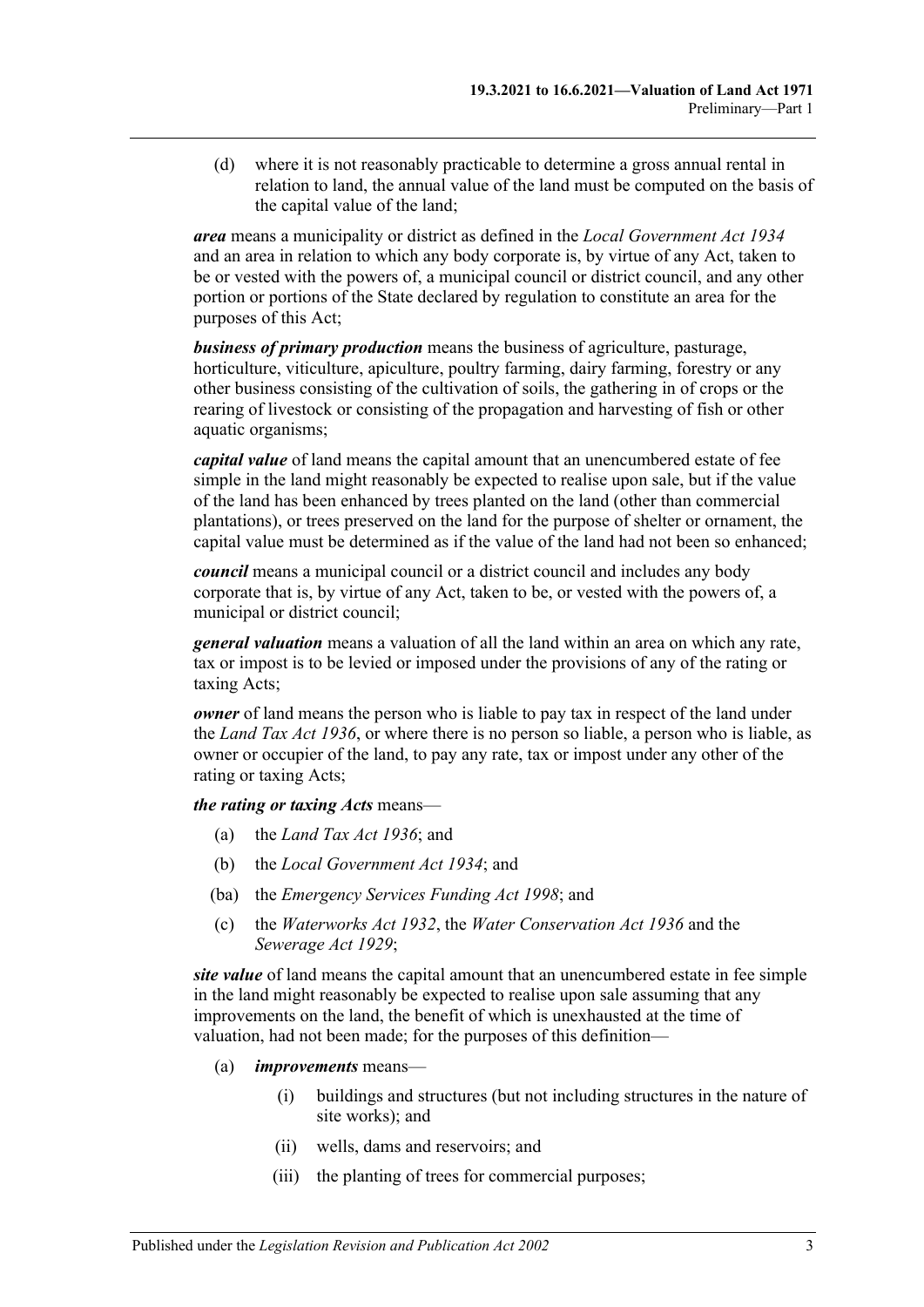*unimproved value* of land means the capital amount that an unencumbered estate of fee simple in the land might reasonably be expected to realise upon sale assuming that any improvements on the land (except, in the case of land not used for primary production, any site improvements), the benefit of which is unexhausted at the time of valuation, had not been made; for the purposes of this definition—

- (a) *improvements* means houses and buildings, fixtures and other building improvements of any kind whatsoever, fences, bridges, roads, tanks, wells, dams, fruit trees, bushes, shrubs and other plants planted or sown, whether for trade or other purposes, draining of land, ringbarking, clearing of timber or scrub and any other actual improvements;
- (b) *site improvements* means reclamation of land by draining or filling, and any retaining walls or other structures or works ancillary to that reclamation, the excavation, grading or levelling of land, the removal of rocks, stone, sand or soil, and the clearing of timber, scrub or other vegetation;

*value* in relation to land means the annual value, the capital value, the site value and the unimproved value of the land or any one or more of those values; *to value* means to determine or assess those values or any one or more of them; and *determination of value* or *valuation* means a determination or assessment of those values or any one or more of them.

- (2) Where land is—
	- (a) a primary strata lot in a strata scheme under the *[Community Titles Act](http://www.legislation.sa.gov.au/index.aspx?action=legref&type=act&legtitle=Community%20Titles%20Act%201996) 1996* in which none of the primary lots has been divided by a secondary plan; or
	- (b) a unit under the *[Strata Titles Act](http://www.legislation.sa.gov.au/index.aspx?action=legref&type=act&legtitle=Strata%20Titles%20Act%201988) 1988*,

the unimproved value or site value of the lot or unit will be determined as follows:

- (c) the capital value of all lots or units shown on the plan will be assessed; and
- (d) the unimproved value or site value (as the case may require) of the parcel or site will be assessed; and
- (e) the unimproved value or site value of the strata lot or unit will be taken to be the value that bears to the unimproved value or site value of the parcel or site the same proportion as the capital value of the lot or unit bears to the aggregate capital value of all the strata lots or units shown on the plan.
- (3) Where any of the primary strata lots created by the deposit of a primary strata plan under the *[Community Titles Act](http://www.legislation.sa.gov.au/index.aspx?action=legref&type=act&legtitle=Community%20Titles%20Act%201996) 1996* have been divided by a secondary plan the unimproved value or site value of the primary lots that have not been divided by a secondary plan (if any), the secondary lots that have not been divided by a tertiary plan (if any) and the tertiary lots (if any) will be determined as follows:
	- (a) the capital value of all the undivided primary and secondary lots and the tertiary lots shown on the plan will be assessed; and
	- (b) the unimproved value or site value (as the case may require) of the primary parcel will be assessed; and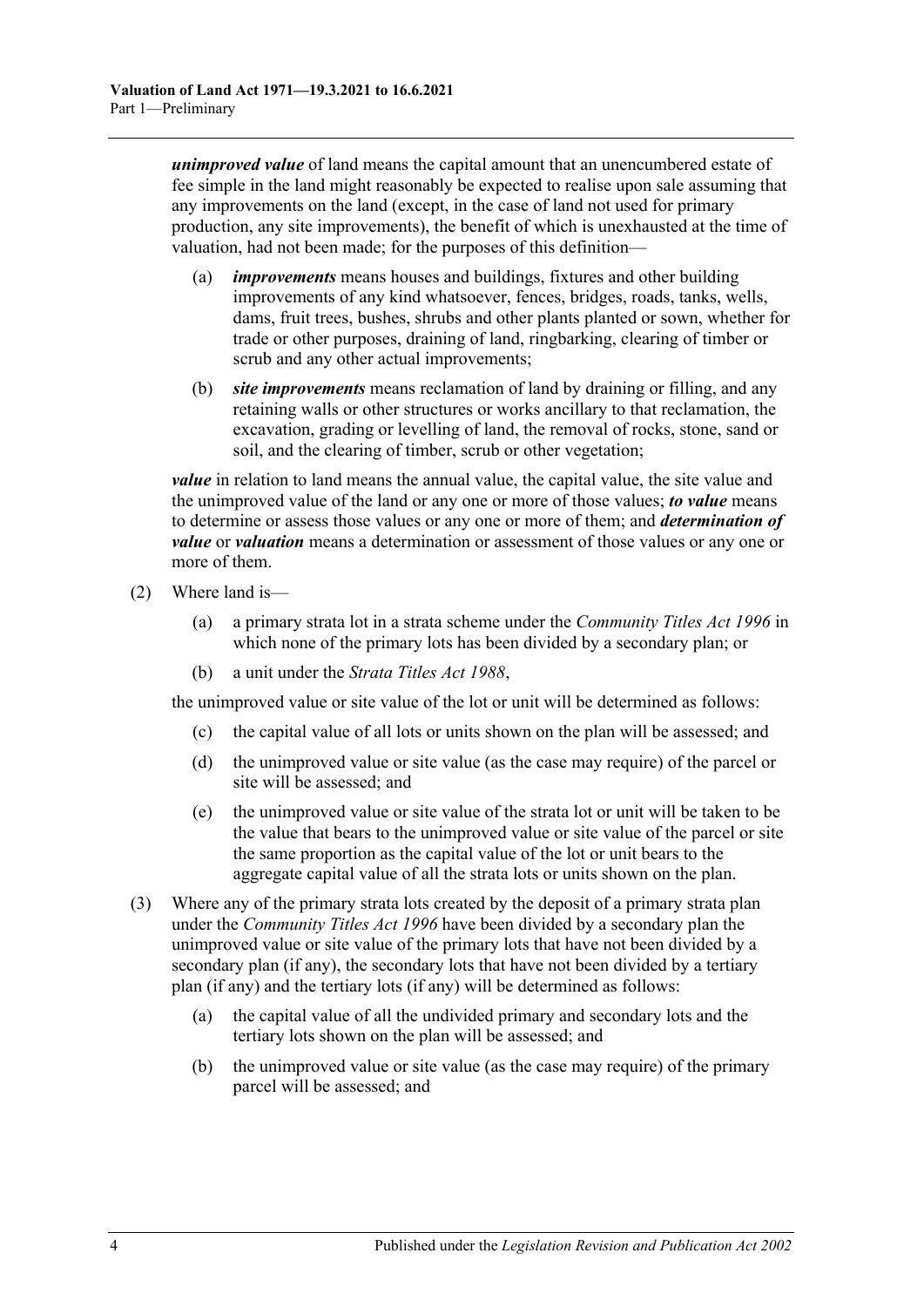(c) the unimproved value or site value of a primary, secondary or tertiary lot will be taken to be the value that bears to the unimproved value or site value of the primary parcel the same proportion as the capital value of the lot bears to the aggregate capital value of all the undivided primary and secondary lots and the tertiary lots shown on the plan.

## <span id="page-4-0"></span>**Part 2—Administration**

## <span id="page-4-1"></span>**6—Valuer-General and Deputy Valuer-General**

- (1) The Governor may, by notice published in the Gazette, appoint a Valuer-General who will have the general administration of this Act.
- (2) If the Valuer-General is temporarily absent from the duties of office or if the office of Valuer-General is temporarily vacant, the Governor may, by notice published in the Gazette, appoint an officer of the Public Service to be a Deputy Valuer-General and that person, while so appointed, will perform all such functions and duties as are imposed on, or assigned to, the Valuer-General by or under this or any other Act.
- (3) Where a Deputy Valuer-General is appointed to perform the functions and duties of the Valuer-General, references in this or any other Act to the Valuer-General will, in relation to those functions or duties, be read as references to the Deputy Valuer-General.
- (4) A person appointed Valuer-General, or a Deputy Valuer-General under this section must be a person who is qualified for membership of the Australian Property Institute Incorporated or a body prescribed by regulation and has practised as a land valuer (whether in the service of the Government or privately) for a period (whether continuous or in aggregate) of at least 5 years.

## <span id="page-4-2"></span>**6A—Independence of Valuer-General**

The Valuer-General will, in valuing any land or performing any statutory function as Valuer-General, exercise an independent judgment and not be subject to direction from any person.

#### <span id="page-4-3"></span>**7—Delegation**

- (1) The Valuer-General may, by instrument in writing, delegate any of his or her powers, authorities, duties and functions (except this power of delegation) under this or any other Act to any other person.
- (2) Any such delegation does not prevent the Valuer-General from acting personally in any matter.

#### <span id="page-4-6"></span><span id="page-4-4"></span>**8—Salary of Valuer-General**

- (1) The Valuer-General will be paid such salary and allowances as the Governor may from time to time determine.
- (3) The salary and allowances referred to in [subsection](#page-4-6) (1) are a charge on the Consolidated Account which is to the necessary extent appropriated accordingly.

#### <span id="page-4-5"></span>**9—Term of appointment etc**

(1) The Valuer-General will be appointed for a term of 5 years.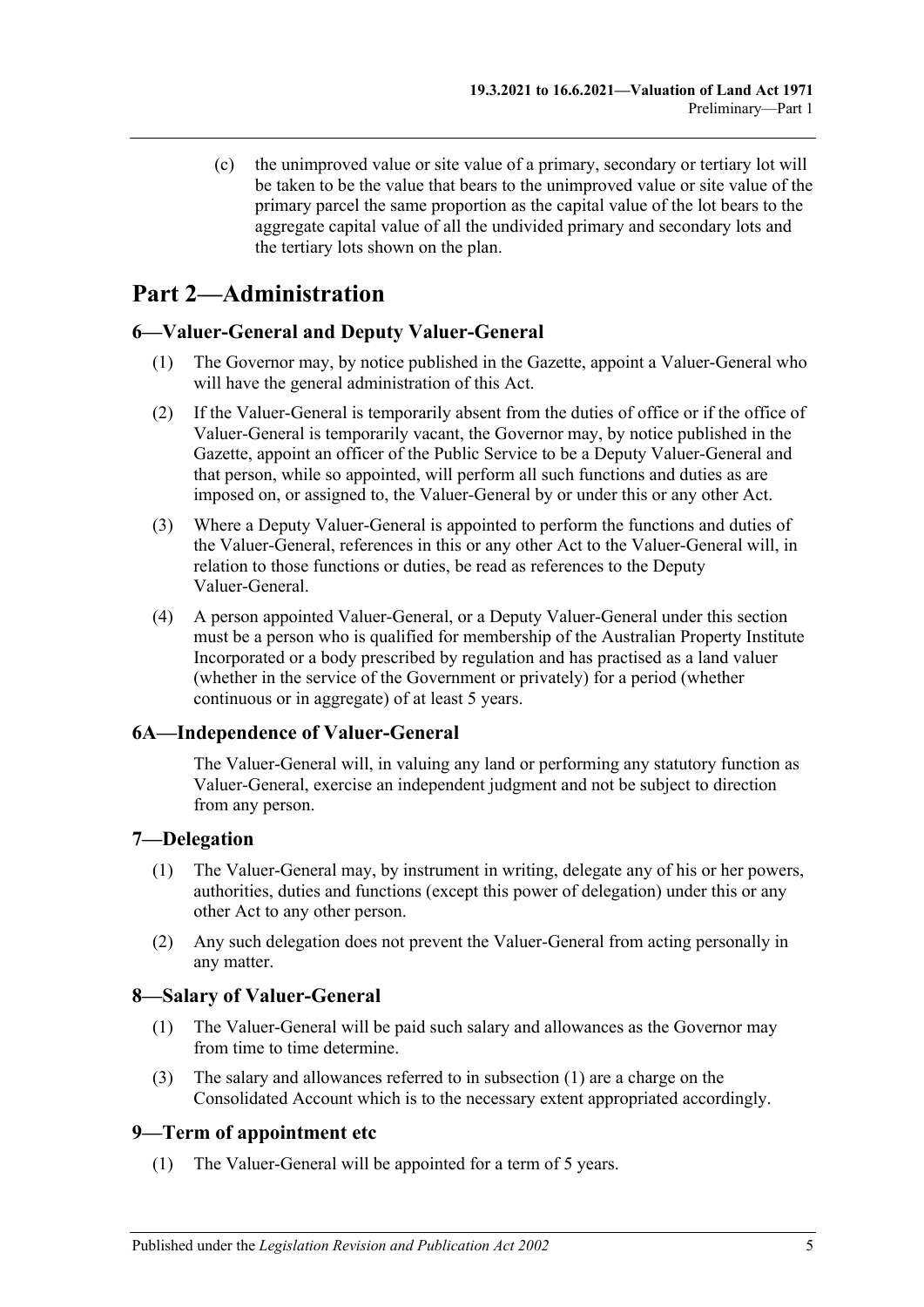- (1a) Subject to this Act, a person appointed to be the Valuer-General is, on the expiration of a term of office, eligible for reappointment for a term of 5 years.
- <span id="page-5-0"></span>(2) The Governor may remove the Valuer-General from office upon the presentation of an address by both Houses of Parliament praying for his or her removal.
- <span id="page-5-1"></span>(3) The Governor may, at any time suspend the Valuer-General from office on the ground of incompetence or misbehaviour and upon such suspension—
	- (a) a full statement of the reason for the suspension must be laid before both Houses of Parliament within 7 days of the suspension if Parliament is then in session or, if not, within 7 days of the commencement of the next succeeding session of Parliament; and
	- (b) if within 1 month of the statement being laid before Parliament, neither House of Parliament presents an address to the Governor praying for the removal of the Valuer-General from office, he or she must be restored to office, but if either House does present such an address, the Governor may remove the Valuer-General from office.
- (4) The office of Valuer-General becomes vacant if the Valuer-General—
	- (a) dies; or
	- (b) resigns by written notice addressed to the Governor; or
	- (ba) completes a term of office and is not reappointed; or
	- (c) is removed from office by the Governor under [subsection](#page-5-0) (2) or [\(3\);](#page-5-1) or
	- (d) becomes bankrupt, applies to take the benefit of any law for the relief of bankrupt or insolvent debtors or compounds with his or her creditors for less than one hundred cents in the dollar; or
	- (e) is convicted of any indictable offence or is sentenced to imprisonment for any offence; or
	- (f) becomes a member of the Parliament of the State or the Commonwealth; or
	- (g) becomes, in the opinion of the Governor, incapable, by reason of mental or physical illness, of further performing his or her functions and duties under this Act; or
	- (h) is removed from office by the Governor on the ground that the Valuer-General has engaged in any remunerative employment, occupation or business outside the duties of the office without the consent of the Minister.
- (5) Except as provided by this section, the Valuer-General cannot be removed or suspended from office, nor does the office of Valuer-General become vacant.
- (6) If a person's conditions of appointment as Valuer-General so provide, a person who—
	- (a) was an employee in the Public Service immediately before his or her appointment as Valuer-General; and
	- (b) is not reappointed as Valuer-General at the expiry of a term of office,

will be entitled to be appointed (without any requirement for selection processes to be conducted) to a position in the Public Service with a remuneration level the same as, or at least equivalent to, that of the position he or she occupied immediately before his or her appointment as Valuer-General.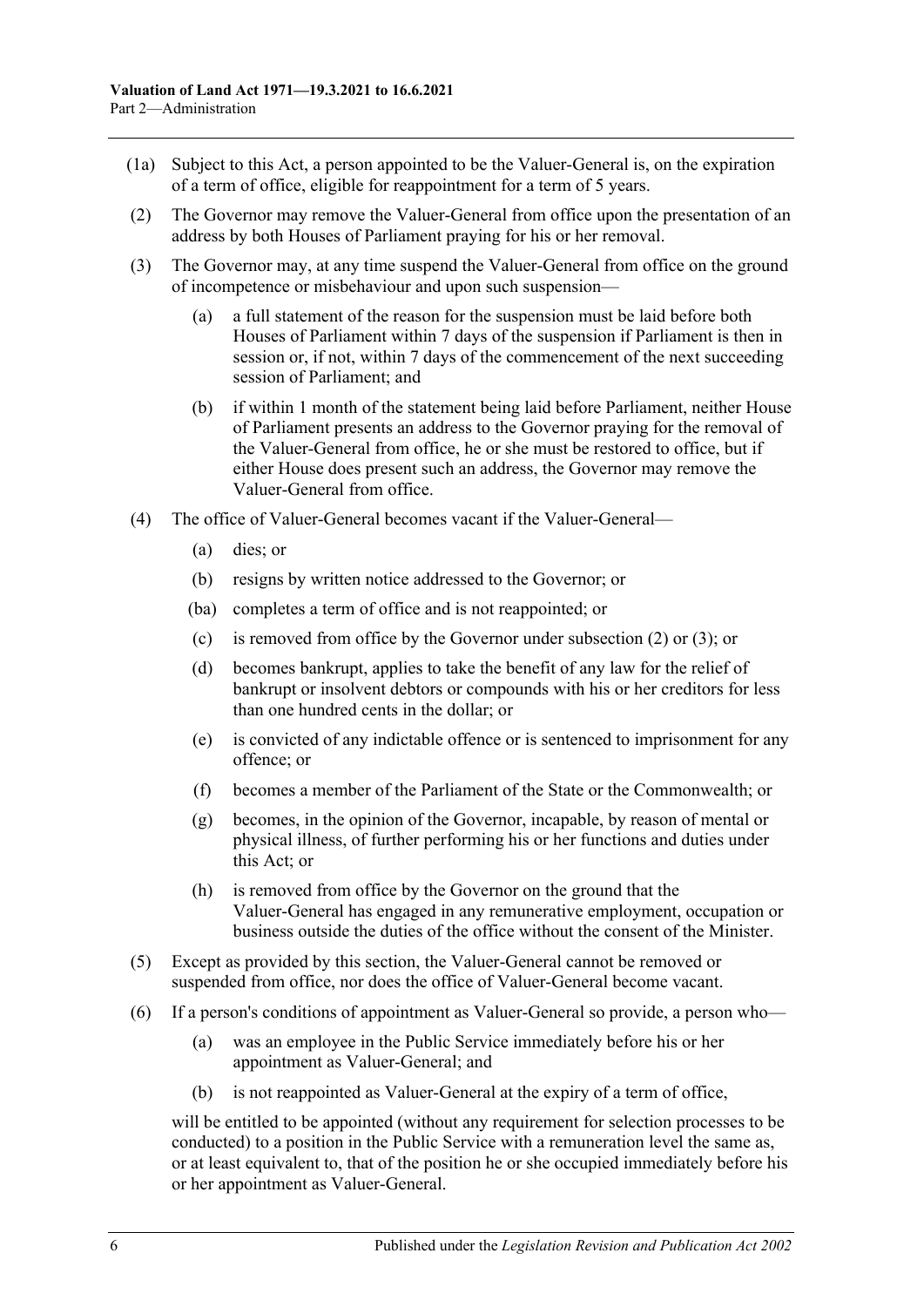## <span id="page-6-0"></span>**Part 3—Valuation and valuation rolls**

### <span id="page-6-1"></span>**11—General valuations**

- (1) The Valuer-General must make or cause to be made general valuations of land within the areas of the State.
- (2) For the purposes of each such general valuation, the Valuer-General must determine or cause to be determined, with respect to all land subject to the general valuation, the annual value, the capital value, the site value and the unimproved value of the land so far as those values are required for the purpose of levying or imposing any rate, tax or impost.
- (3) A separate valuation roll must be prepared in respect of each area.

#### <span id="page-6-2"></span>**12—Time as at which value is to be ascertained**

A value assigned to land for the purposes of a general valuation must be the value of the land as at a date (whether before, on or after the completion of the general valuation) determined by the Valuer-General in relation to the general valuation.

#### <span id="page-6-5"></span><span id="page-6-3"></span>**13—Notice of general valuation to be published in Gazette**

- (1) When a general valuation of land within an area has been made under this Act, the Valuer-General must cause notice of the making of the general valuation to be published in the Gazette.
- (2) A notice published under [subsection](#page-6-5) (1) must specify the area in which the general valuation has been made, and the date determined by the Valuer-General as at which values are assigned to land in the area for the purposes of the general valuation.
- (3) The determinations of value comprising the general valuation will come into force and supersede any previous determinations of value in force under this Act and affecting the land to which the general valuation relates as from such day (whether before, on or after the date as at which values are assigned to land for the purposes of the general valuation) as may be determined by the Valuer-General and specified in the notice published under [subsection](#page-6-5) (1).

#### <span id="page-6-4"></span>**14—Frequency of general valuations**

- (1) A general valuation must be made within each area at least once during each successive period of 5 years after the day on which the first general valuation of land within the area comes into force.
- <span id="page-6-6"></span>(2) If the Valuer-General is of opinion that the value of land within an area has not materially increased or diminished since a previous general valuation of land within the area, he or she may, by notice published in the Gazette, declare that the valuation roll prepared for the purposes of that previous general valuation, correctly represents the value of land within the area and such a declaration will be taken to constitute a general valuation of the land within the area.
- (3) A value will be taken to have been assigned to land for the purposes of a general valuation made by declaration in accordance with [subsection](#page-6-6) (2) as at the date (whether before, on or after the date of the declaration) specified by the Valuer-General in that declaration.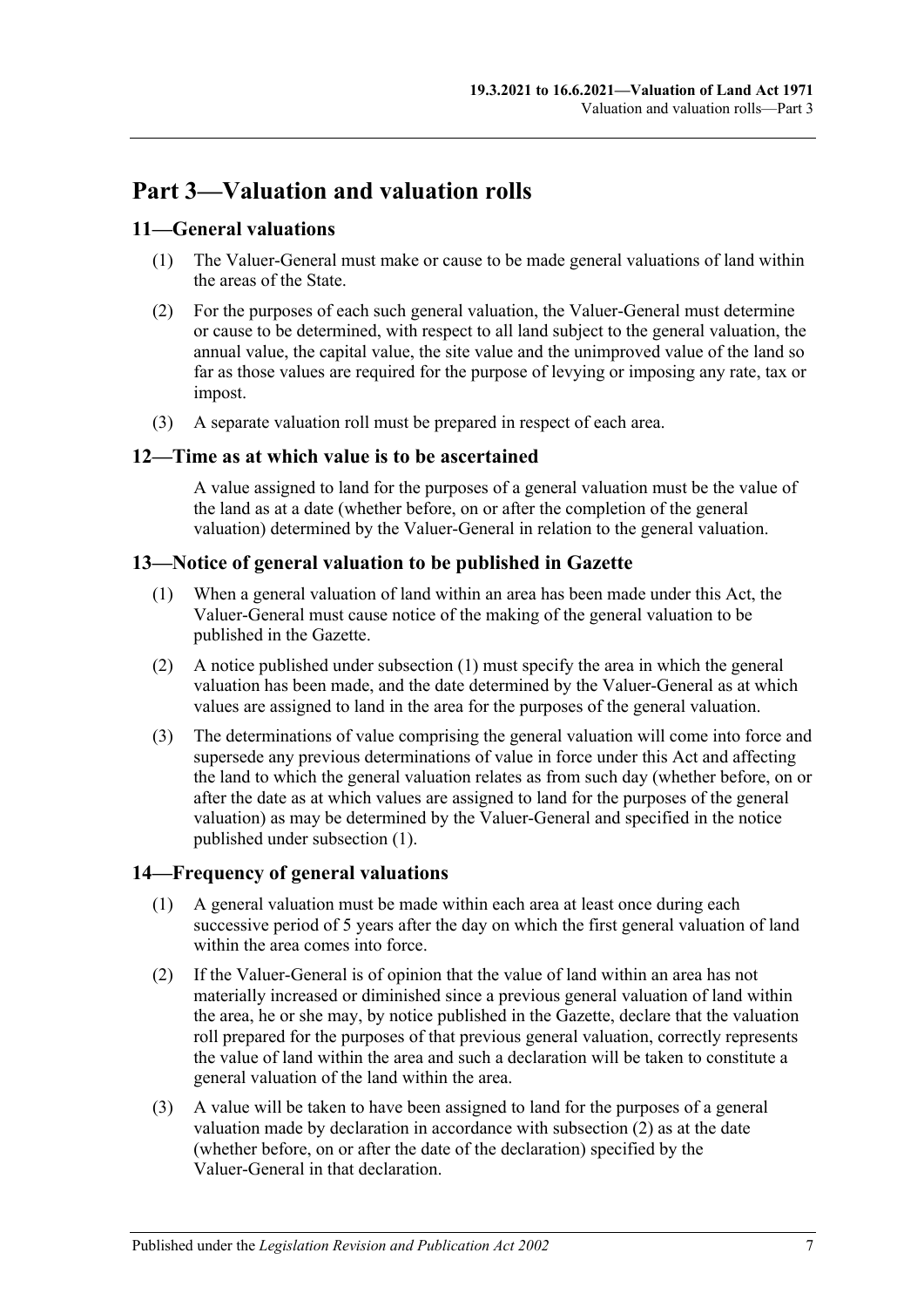### <span id="page-7-4"></span><span id="page-7-0"></span>**15—Valuer-General may value any land**

- (1) The Valuer-General may at any time, value or cause to be valued any land if the land has not previously been valued or separately valued under this Act or if, in his or her opinion, the value of the land has been materially enhanced or diminished, or such a valuation is, for any reason whatsoever, necessary or expedient.
- (2) Where a valuation is made under [subsection](#page-7-4) (1), the value of the land must be determined—
	- (a) if there has been a previous general valuation of land within the same area as that land, in accordance with the level of values prevailing in relation to land of the same or a similar character at the date as at which values were assigned to land for the purposes of the latest such general valuation; or
	- (b) if there has been no previous general valuation of land within the same area as that land, as the value of the land as at the date of valuation.
- (3) A determination of value made under this section will come into force and supersede any previous determination of value in force under this Act and affecting the land to which the determination relates as from such day (whether before, on or after the day on which the determination of value is made) as may be determined by the Valuer-General.
- (4) A value determined by valuation under this section must be entered in an appropriate valuation roll.

#### <span id="page-7-1"></span>**16—Valuation may be separate or conjoint**

- (1) The Valuer-General may, in his or her discretion, make a separate valuation of any portion of any land or may value any land conjointly with other land.
- <span id="page-7-5"></span>(2) The Valuer-General may make a separate valuation of a portion of land forming part of a larger parcel or allotment, despite a prohibition against, or restriction upon, separate alienation of that portion of land by sale or lease, where—
	- (a) the valuation is required by law; or
	- (b) that portion of land is under separate physical occupation.
- (3) For the purpose of a valuation under [subsection](#page-7-5) (2), any prohibition against, or restriction upon, alienation of the portion of land in question must be disregarded.

#### <span id="page-7-2"></span>**16A—Valuation in community schemes**

Where a rate, tax or impost is assessed under one of the rating or taxing Acts against the common property, or part of the common property, created by division of land under the *[Community Titles Act](http://www.legislation.sa.gov.au/index.aspx?action=legref&type=act&legtitle=Community%20Titles%20Act%201996) 1996* separately from a community lot created by the division, the value of the lot for the purposes of an assessment under that Act must not include a component attributable to the interest in the common property or that part of it that attaches to the lot.

#### <span id="page-7-6"></span><span id="page-7-3"></span>**17—Valuation on request**

(1) The Minister administering any Act or department of Government, or a council may request the Valuer-General to value any land for the purposes of that Act, department or council and the Valuer-General upon receipt of that request must value the land or cause it to be valued as soon as practicable.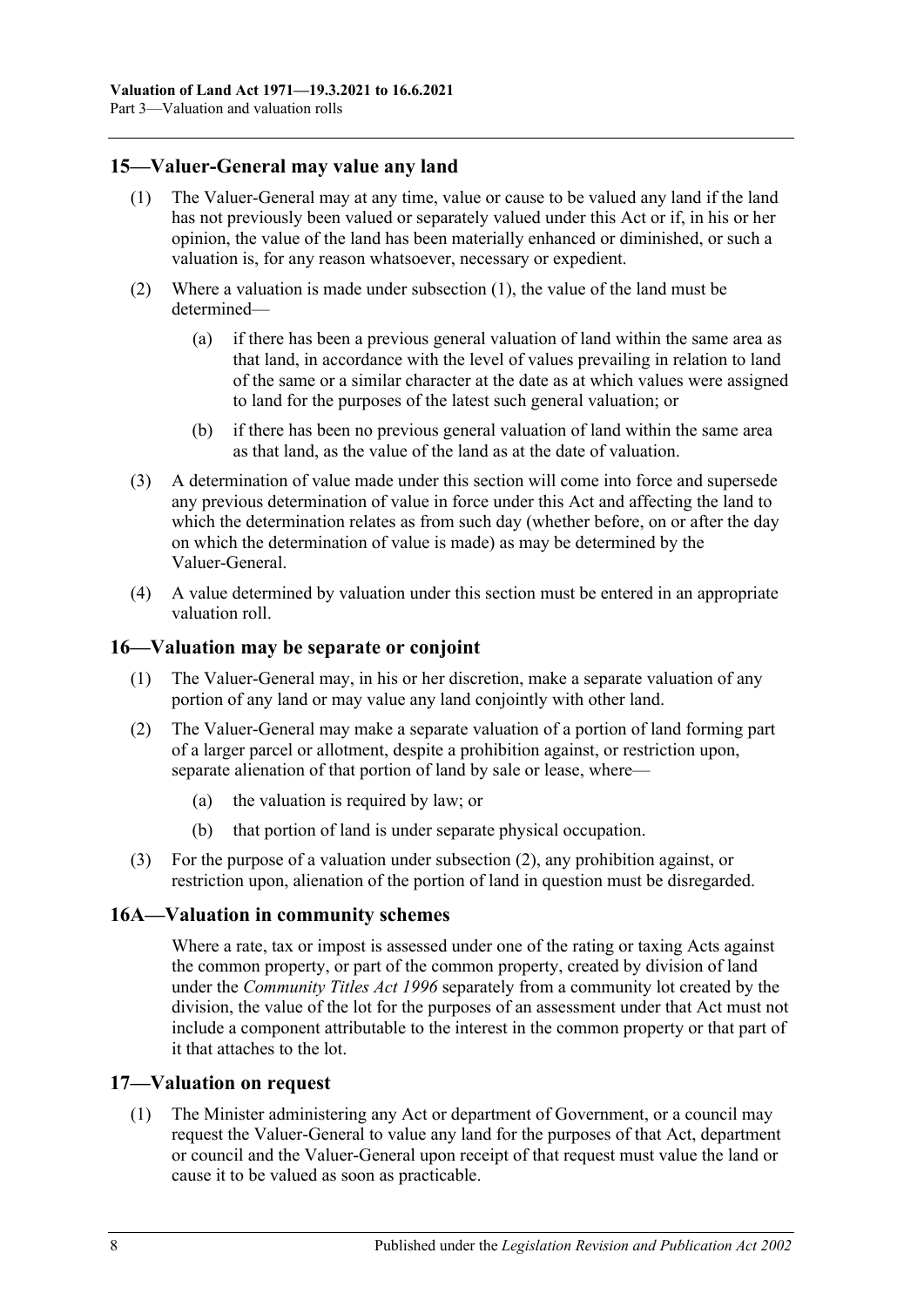- <span id="page-8-2"></span>(2) The Valuer-General may, at the request of any person, value land or cause it to be valued if the Valuer-General is satisfied that—
	- (a) there is no land valuer with the appropriate expertise available to value the land; or
	- (b) the cost of obtaining the services of a land valuer to value the land would, in the circumstances of the case, result in genuine hardship; or
	- (c) there are other special reasons why the Valuer-General should accede to the request.
- (3) A valuation, not made for the purpose of levying or imposing any rate, tax or impost upon land, must not be entered in any valuation roll and the provisions of this Act relating to notice of, and objection against and review of, valuations do not apply in respect of such a valuation.
- (4) Where the Valuer-General has valued any land in pursuance of a request under [subsection](#page-7-6) (1) or [\(2\),](#page-8-2) the Valuer-General may recover from any person or council at whose request he or she has valued the land such fees as are for the time being approved by the Minister, as a debt due to the Valuer-General, in any court of competent jurisdiction.

#### <span id="page-8-0"></span>**18—Form of valuation roll**

A valuation roll will be in such form as the Valuer-General determines and must contain the following particulars in respect of land subject to a general valuation—

- (a) the name of the owner; and
- (b) a description of or reference to the land sufficient to identify it; and
- (c) the annual value, the capital value and the site value and the unimproved value of the land, so far as those values have been determined by the Valuer-General; and
- (d) such additional particulars as the Valuer-General may determine.

#### <span id="page-8-1"></span>**19—Amendment to valuation roll**

- (1) The Valuer-General must correct or amend a valuation or entry in a valuation roll if he or she discovers or receives notice of any error in the valuation or entry.
- (2) The Valuer-General must amend a valuation roll if he or she receives notice of a change in the ownership of the land to which it relates.
- (3) The Valuer-General may amend a valuation and the valuation roll if he or she discovers or receives notice that the valuation is not consistent with other valuations in force under this Act (provided that this subsection only applies if the amended valuation will be less than the original valuation).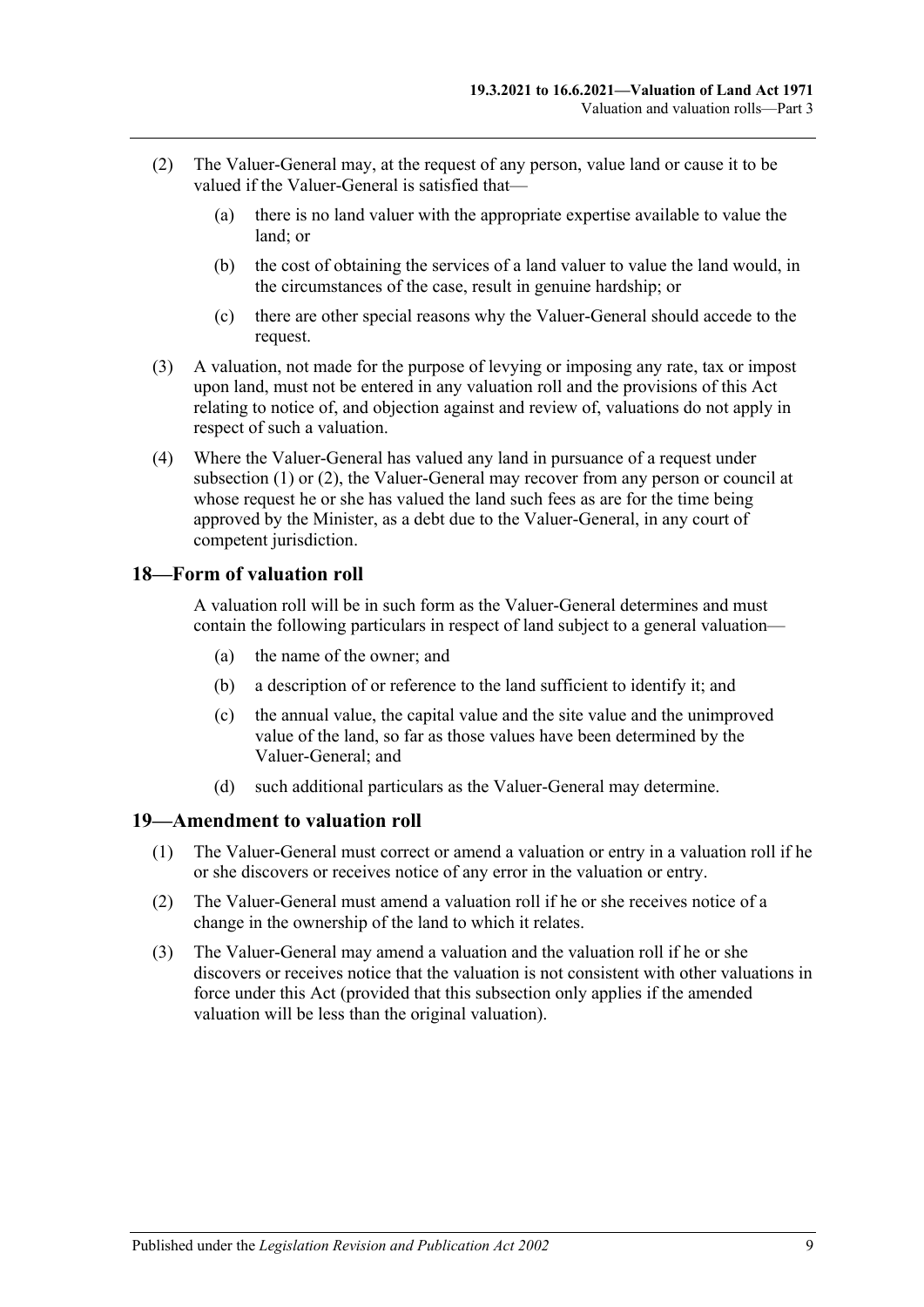### <span id="page-9-0"></span>**21—Copies of valuation rolls etc to be supplied**

The Valuer-General must, after the completion of a valuation roll for any area or the making of any addition, correction or amendment to a roll and upon payment of such fees as may be prescribed—

- (a) furnish the Minister administering the *[Waterworks Act](http://www.legislation.sa.gov.au/index.aspx?action=legref&type=act&legtitle=Waterworks%20Act%201932) 1932*, the *[Water](http://www.legislation.sa.gov.au/index.aspx?action=legref&type=act&legtitle=Water%20Conservation%20Act%201936)  [Conservation Act](http://www.legislation.sa.gov.au/index.aspx?action=legref&type=act&legtitle=Water%20Conservation%20Act%201936) 1936* and the *[Sewerage Act](http://www.legislation.sa.gov.au/index.aspx?action=legref&type=act&legtitle=Sewerage%20Act%201929) 1929*, and the Commissioner of State Taxation, with a copy (which copy may be in writing or transcribed upon magnetic tape or in such other form as the Valuer-General may agree upon with the Minister or the Commissioner) of the valuation roll or the addition, correction or amendment to the roll; and
- (b) if the council for the area has, under the provisions of the *[Local Government](http://www.legislation.sa.gov.au/index.aspx?action=legref&type=act&legtitle=Local%20Government%20Act%201934)  Act [1934](http://www.legislation.sa.gov.au/index.aspx?action=legref&type=act&legtitle=Local%20Government%20Act%201934)*, requested the Valuer-General to supply to it a copy of the valuation roll, furnish the council with a copy (which copy may be in writing or transcribed upon magnetic tape or in such other form as the Valuer-General may agree upon with the Council) of the valuation roll or the addition, correction or amendment to the roll.

### <span id="page-9-1"></span>**22—Adoption of valuations**

- (1) The Valuer-General may adopt any valuation made by a council or any other person or body.
- (2) A valuation adopted under this section has effect as a valuation of the Valuer-General and must be entered in a valuation roll.
- (3) A valuation adopted under this section will come into force under this Act as from such day (whether before, on or after the date of adoption) as may be determined by the Valuer-General.
- (4) Where a valuation adopted under this section was made under an Act that allows a right of appeal in respect of the valuation, [Part 4](#page-12-0) of this Act does not apply in respect of the valuation.

#### <span id="page-9-2"></span>**22A—Notional valuations to be made in certain cases**

- <span id="page-9-4"></span><span id="page-9-3"></span>(1) The owner of land is entitled to the benefit of this section in respect of the valuation of land by a valuing authority if—
	- (a) the owner—
		- (i) has an estate of fee simple in the land; or
		- (ii) holds the land by virtue of a Crown lease, or an agreement to purchase from the Crown; or
		- (iii) is the occupier of the land by virtue of his or her shareholding in a body corporate of a kind referred to in [paragraph](#page-9-3) (b)(ii); and
	- (b) the conditions laid down in any one of the following subparagraphs are satisfied:
		- (i) the owner of the land is a natural person, the land constitutes his or her principal place of residence, and is not used for any commercial or industrial purpose; or
		- (ii) the land is vested in a body corporate and—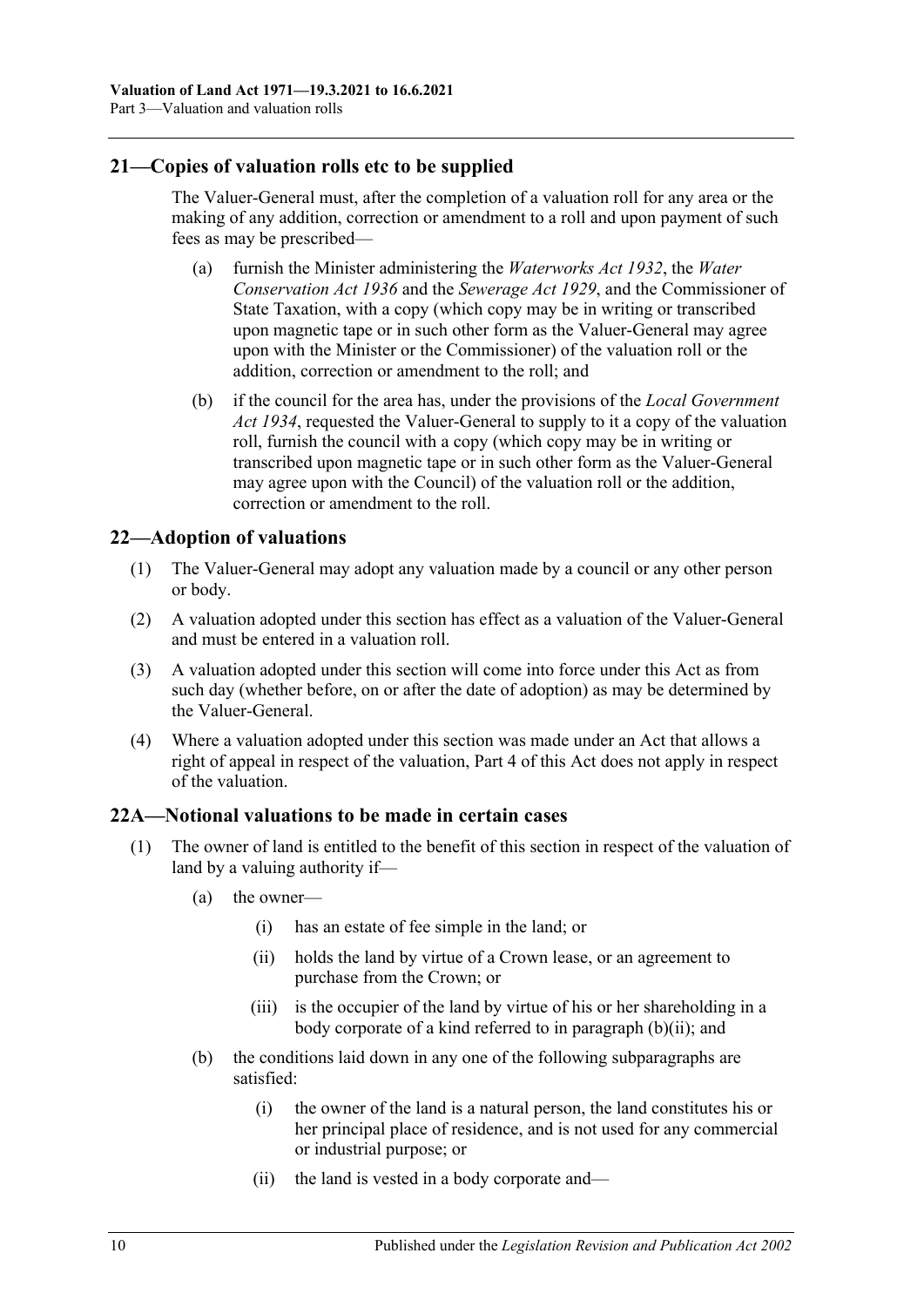- (A) the whole of the land vested in the body corporate consists of a group of dwellings and land appurtenant to those dwellings; and
- (B) all issued shares of the body corporate are owned by shareholders who acquire exclusive rights to occupy land of the body corporate by virtue of their shareholdings; and
- (C) the land constitutes the principal place of residence of a natural person who is a shareholder in the body corporate; and
- (D) the land is not used for a commercial or industrial purpose; or
- (iii) the land is used for the business of primary production; and
- <span id="page-10-0"></span>(c) the value of the land is, in the opinion of the relevant valuing authority, enhanced by—
	- (i) an existing division of the land; or
	- (ii) a potential for division of the land; or
	- (iii) a potential for use of the land otherwise than in the manner referred to in the relevant subparagraph of [paragraph](#page-9-4) (b).
- <span id="page-10-1"></span>(2) Where a valuing authority is satisfied that a person is entitled to the benefit of this section it may, and must at the request of that person, value the land as if the existing division or potential for division or use referred to in [subsection](#page-10-0) (1)(c) did not exist and any such valuation will operate for the purposes of any rating or taxing Act under which rates, taxes or imposts are levied or imposed on the land on the basis of the valuations of that valuing authority.
- (3) Where a valuing authority makes a valuation under the provisions of [subsection](#page-10-1) (2), it must inform the owner of the land, in writing, of the valuation and of the owner's obligations under [subsection](#page-10-2) (6).
- (4) When land is valued under the provisions of [subsection](#page-10-1) (2), it must also be valued as if the owner were not entitled to the benefit of this section, and the latter valuation will take effect for the purpose of a rating or taxing Act if—
	- (a) the owner ceases to be entitled to the benefit of this section; or
	- (b) a person who is not entitled to the benefit of this section becomes the owner of the land.
- <span id="page-10-2"></span>(6) Where land has been valued under this section and—
	- (a) circumstances occur by virtue of which the owner ceases to be entitled to the benefit of this section; or
	- (b) the owner enters into a transaction by virtue of which a change in the ownership of the land may occur,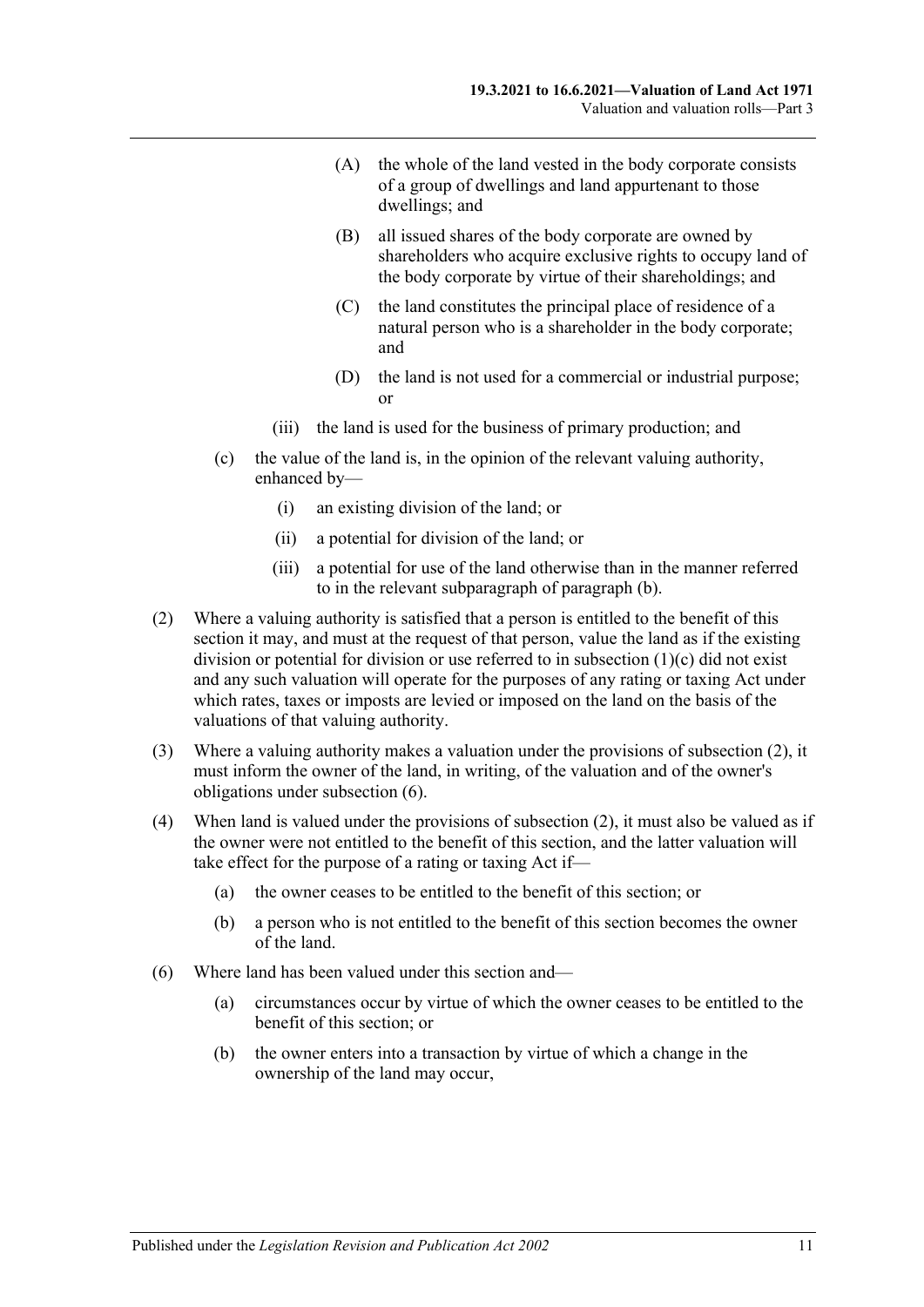the owner must, subject to [subsection](#page-11-1) (7), within 28 days inform the relevant valuing authority of those circumstances, or that transaction, and must furnish such further information as the valuing authority may require.

Maximum penalty: \$5 000.

Expiation fee: \$315.

- <span id="page-11-1"></span>(7) Where by virtue of an Act a right to rescind or avoid a transaction exists, the obligation to inform a valuing authority of the transaction does not arise unless the time within which the right may be exercised expires and the right has not been exercised within that time.
- (8) In this section—

*rating or taxing Act* means any of the rating or taxing Acts or any other Act under which a rate, tax or impost is levied or imposed on land;

*valuing authority* means the Valuer-General or other authority responsible for valuing land for the purposes of a rating or taxing Act.

- (9) For the purposes of the *[Land Tax Act](http://www.legislation.sa.gov.au/index.aspx?action=legref&type=act&legtitle=Land%20Tax%20Act%201936) 1936* a valuation under [subsection](#page-10-1) (2) operates only in relation to land used for the business of primary production.
- (10) An apparently genuine document purporting to be issued by a valuing authority and to certify the date of receipt of a request under [subsection](#page-10-1) (2) will, in the absence of proof to the contrary, constitute proof of the matter so certified.

## <span id="page-11-2"></span><span id="page-11-0"></span>**22B—Heritage land**

- (1) Where land is on a State/local heritage list, a valuing authority that values the land for the purpose of levying rates, taxes or imposts must, in making the valuation—
	- (a) take into account the fact that the land is on a State/local heritage list; and
	- (b) disregard any potential use of the land that is inconsistent with its preservation as a place of State or local heritage significance or value.
- (3) Where a valuing authority makes a valuation under [subsection](#page-11-2) (1), it must inform the owner of the land, in writing, of the valuation and of the owner's obligations under [subsection](#page-11-3) (5).
- (4) The fact that land is placed on a State/local heritage list does not invalidate pre-existing valuations.
- <span id="page-11-3"></span>(5) Where land has been valued under this section and the land ceases to be land that is on a State/local heritage list, the owner must within 28 days inform the relevant valuing authority accordingly and must furnish such further information as the valuing authority may require.

Maximum penalty: \$5 000.

Expiation fee: \$315.

- (6) For the purposes of this Act, land is on a State/local heritage list if—
	- (a) the land, or any place within the land, is a State Heritage Place under the *[Heritage Places Act](http://www.legislation.sa.gov.au/index.aspx?action=legref&type=act&legtitle=Heritage%20Places%20Act%201993) 1993*; or
	- (b) the land, or any place within the land, is designated as a place of local heritage value under the *[Planning, Development and Infrastructure Act](http://www.legislation.sa.gov.au/index.aspx?action=legref&type=act&legtitle=Planning%20Development%20and%20Infrastructure%20Act%202016) 2016*; or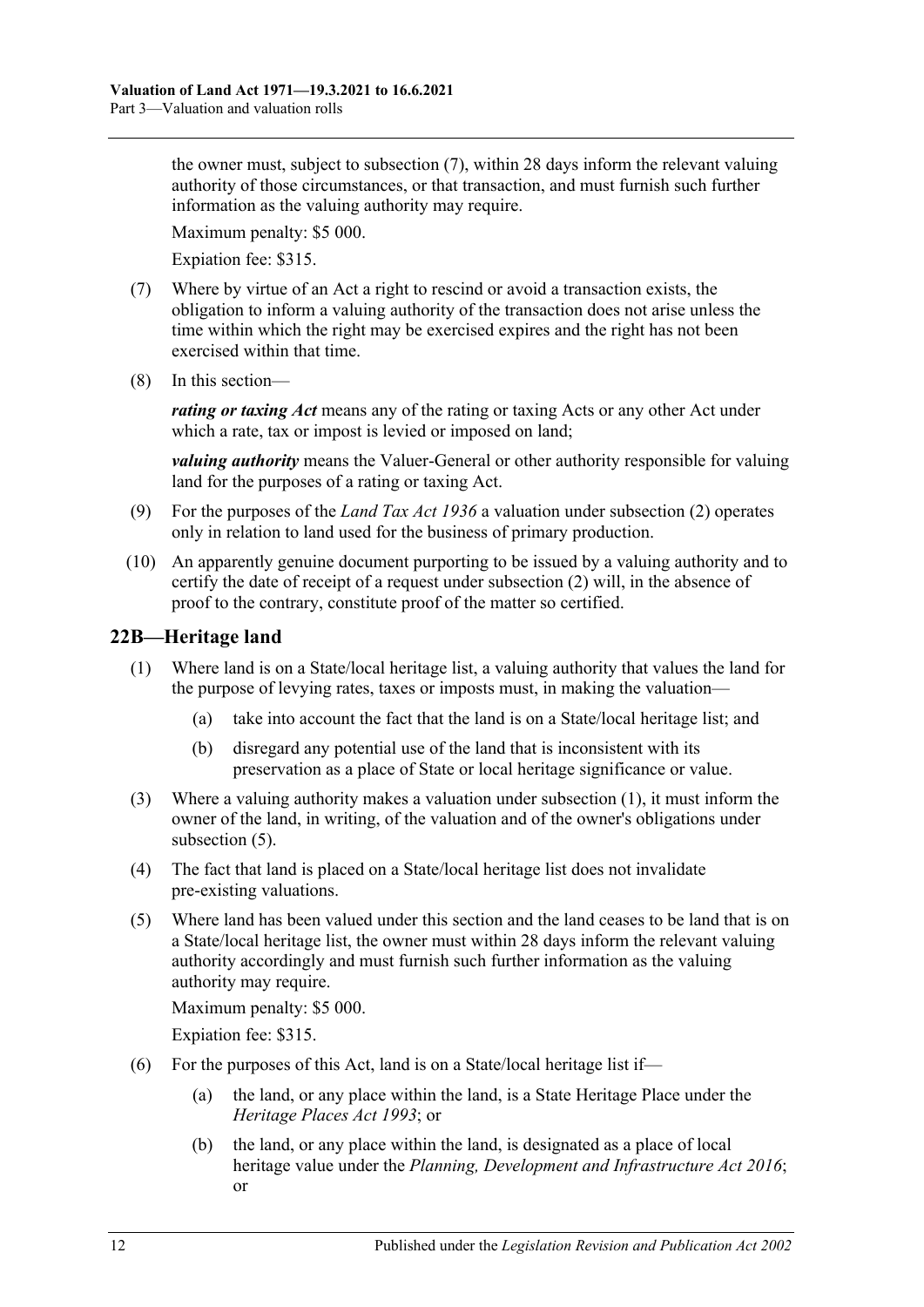- (c) the land is, by virtue of the regulations, to be treated as if it were on a State/local heritage list.
- (7) In this section—

*rating or taxing Act* means any of the rating or taxing Acts or any other Act under which a rate, tax or impost is levied or imposed on land;

*valuing authority* means the Valuer-General or other authority responsible for valuing land for the purposes of a rating or taxing Act.

## <span id="page-12-1"></span><span id="page-12-0"></span>**Part 4—Objections and reviews**

### **Division 1—Notices and objections**

#### <span id="page-12-4"></span><span id="page-12-2"></span>**23—Notice of valuation**

- (1) The Valuer-General must serve notice of a valuation under this Act on the owner or occupier of the land, or both, as the Valuer-General considers appropriate.
- (2) Where particulars of the valuation are included in an account, assessment or notice for rates, land tax or some other impost, that document will, subject to the regulations, be taken to constitute the notice of valuation required under [subsection](#page-12-4) (1) and service of that document under the Act imposing the rates, tax or other impost will be taken to constitute service of the notice under [subsection](#page-12-4) (1).
- (3) A valuation is not invalid, nor is its operation affected, by reason only of a failure to serve notice of the valuation under this section.

#### <span id="page-12-5"></span><span id="page-12-3"></span>**24—Objection to valuation**

- (1) Subject to this section, a person who is dissatisfied with a valuation of land in force under this Act may, by notice in writing served personally or by post on the Valuer-General, object to the valuation.
- (1a) After notice of a valuation (whenever made) is first served after the commencement of this subsection on the owner or occupier of the land, an objection to the valuation may only be made by the owner or occupier so served within 60 days after the date of service of the notice.
- (1b) However, if the owner or occupier is served with a further notice of the valuation, the person so served will have a further right to object to the valuation provided that—
	- (a) the further notice is the first notice of the valuation served on the person under the Act under which the notice is served; and
	- (b) the objection is made within 60 days after the date of service of that further notice.
- (1c) A person may not make an objection to a valuation if the Valuer-General has previously considered an objection by that person to the valuation.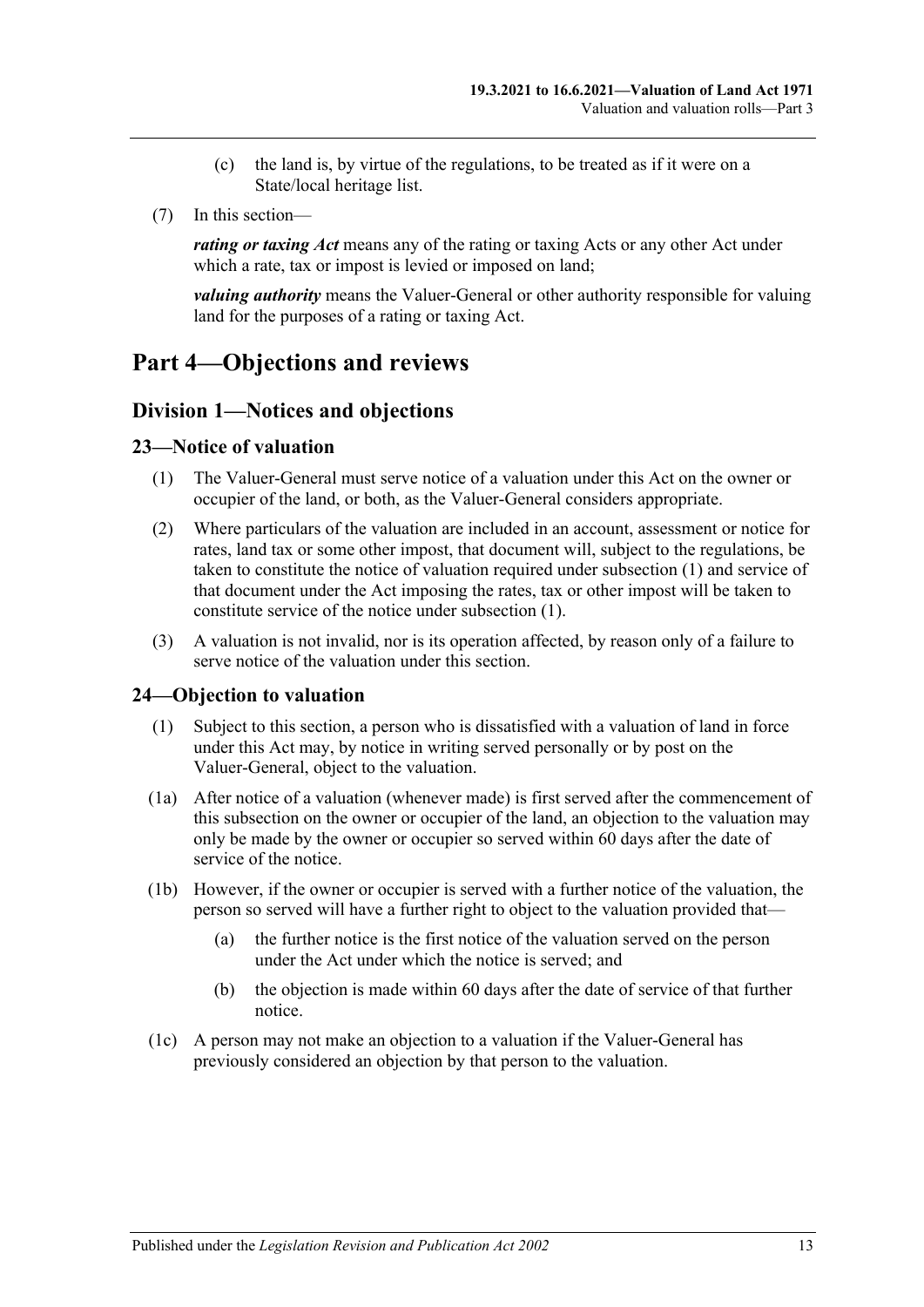- (1d) For the purposes of determining the period within which an objection to a valuation must be made—
	- (a) notice of the valuation sent by post to a person at a proper address for service of the person will be taken to be served at that address at the end of the second day after the day on which it was sent by post unless it is proved that it was not delivered to that address at all; and
	- (b) an apparently genuine document purporting to be issued by the authority that sent the notice and to certify that a specified notice was sent by post on a specified day to a specified person at a specified address will, in the absence of proof to the contrary, constitute proof of the matters so certified.
- (1e) Despite any other provision of this section, the Valuer-General may, for reasonable cause shown by a person entitled to make an objection to a valuation, extend the period within which the objection may be made (whether or not the period for objection to the valuation that would otherwise apply under this section has already expired).
- (2) A notice of objection under [subsection](#page-12-5) (1) must contain a full and detailed statement of the grounds on which the objection is based.

## <span id="page-13-0"></span>**25—Valuer-General to consider and decide upon objection**

- (1) The Valuer-General must, as soon as practicable, consider any objection made under this Act and may either allow or disallow the objection.
- (2) On the determination of any such objection, the Valuer-General must serve upon the person by whom the objection was made notice in writing of his or her decision on the objection and, if the Valuer-General decides to allow an objection, either wholly or in part, he or she must alter the valuation and valuation roll to conform with his or her decision.

## <span id="page-13-1"></span>**Division 2—Valuation reviews**

## <span id="page-13-2"></span>**25A—Panels of land valuers**

- (1) The Governor may, for the purposes of this Division, divide the State into regions and establish a panel of land valuers in relation to each region.
- (2) Subject to this section, the Governor may appoint such land valuers to a panel as he or she thinks expedient.
- (3) A land valuer will be appointed to a panel for such term, not exceeding 3 years, as the Governor may determine and specifies in the instrument of appointment and, upon the expiration of his or her term, will be eligible for reappointment.
- (4) A land valuer is not eligible for appointment to a panel established under this section unless the valuer—
	- (a) has been nominated in the prescribed manner and form for appointment to the panel by the Real Estate Institute of South Australia Incorporated or the Australian Property Institute Incorporated; and
	- (b) has experience in valuing land in the region in relation to which the panel is established.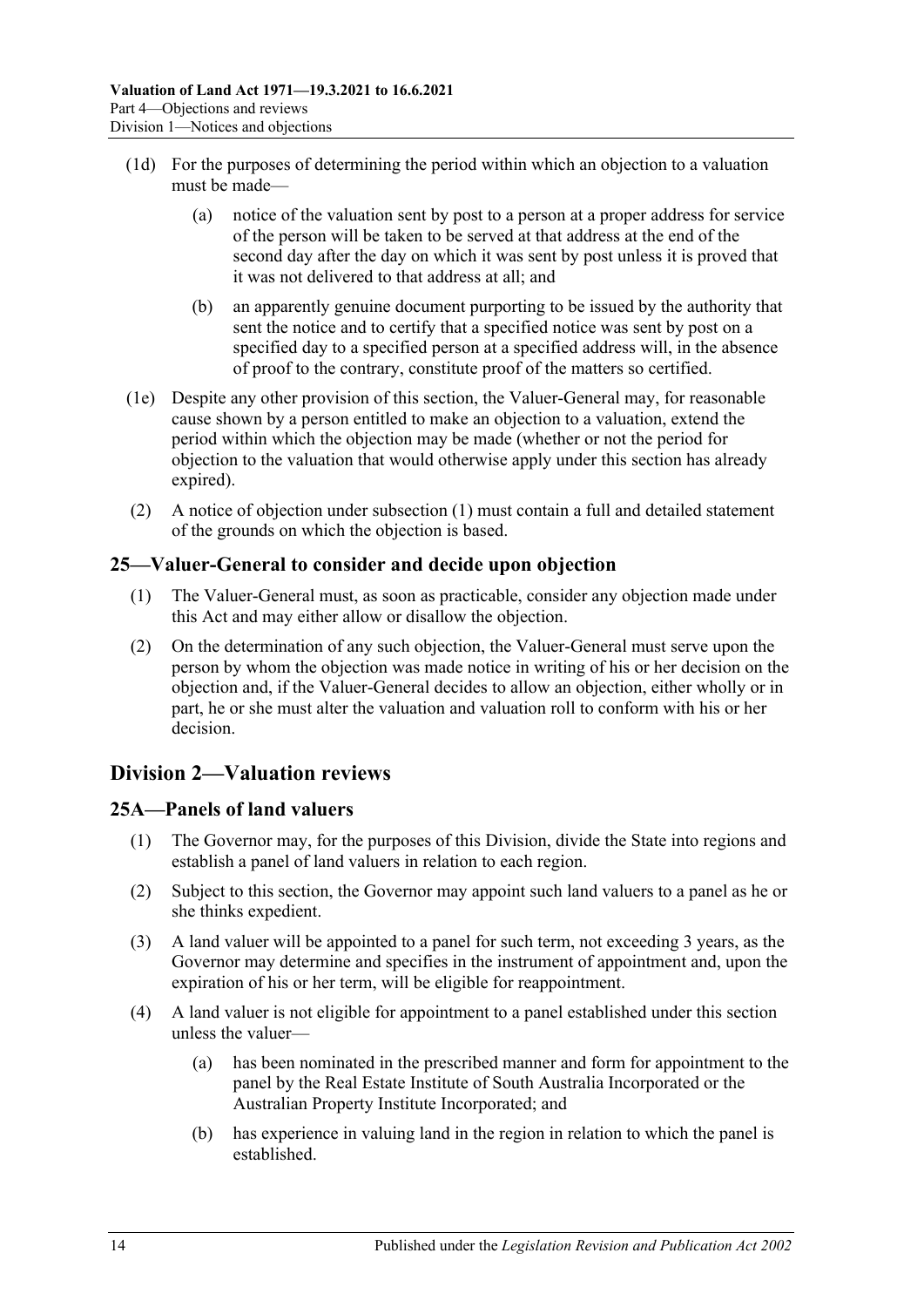- (5) No person who is employed in a department of the Government, by an agency or instrumentality of the Crown or by a council is entitled to be a member of a panel established under this section.
- (6) The Governor may, for proper cause, remove a land valuer from a panel.
- (7) A land valuer may resign from a panel by written notice addressed to the Minister.
- (8) The members of panels established under this section are entitled to such allowances as may be prescribed.

#### <span id="page-14-0"></span>**25B—Review by valuer**

- (1) A person who is dissatisfied with the decision of the Valuer-General upon an objection under this Part may, within 21 days of the day on which he or she receives notice of the decision, apply for a review of the valuation in accordance with this section.
- (2) An application under this section—
	- (a) must be made in the prescribed manner and form; and
	- (b) must be lodged at the office of the Valuer-General or served, by post, on the Valuer-General; and
	- (c) must be accompanied by the prescribed fee.
- (3) No application for review of a valuation may be made under this section if the objection to the valuation involves a question of law.
- (4) Where due application for review of a valuation is made under this section, a land valuer (in this section referred to as *the valuer*) must be selected in accordance with the regulations from the appropriate panel of land valuers to conduct the review.
- (5) Subject to this section, the valuer must, in conducting a review under this section, take into account—
	- (a) the matters set out in the application for review; and
	- (b) any representations of the applicant and the Valuer-General made under [subsection](#page-14-1) (7); and
	- (c) any other matter that the valuer considers relevant to the review of the valuation.
- (6) The matters to be considered upon a review under this section must be confined to questions of fact and must not involve questions of law.
- <span id="page-14-1"></span>(7) The valuer must afford the applicant and the Valuer-General a reasonable opportunity to make representations to the valuer on the subject matter of the review.
- (8) Representations may be made under [subsection](#page-14-1) (7) personally, by a land valuer acting on behalf of the applicant or the Valuer-General, or by any other representative.
- <span id="page-14-3"></span>(9) Subject to [subsection](#page-14-2) (10), the valuer must, upon the determination of the review, confirm, increase or decrease the valuation.
- <span id="page-14-2"></span>(10) A valuer must not make any alteration to a valuation under [subsection](#page-14-3) (9) which has the effect of increasing or decreasing the valuation by a proportion of one-tenth or less.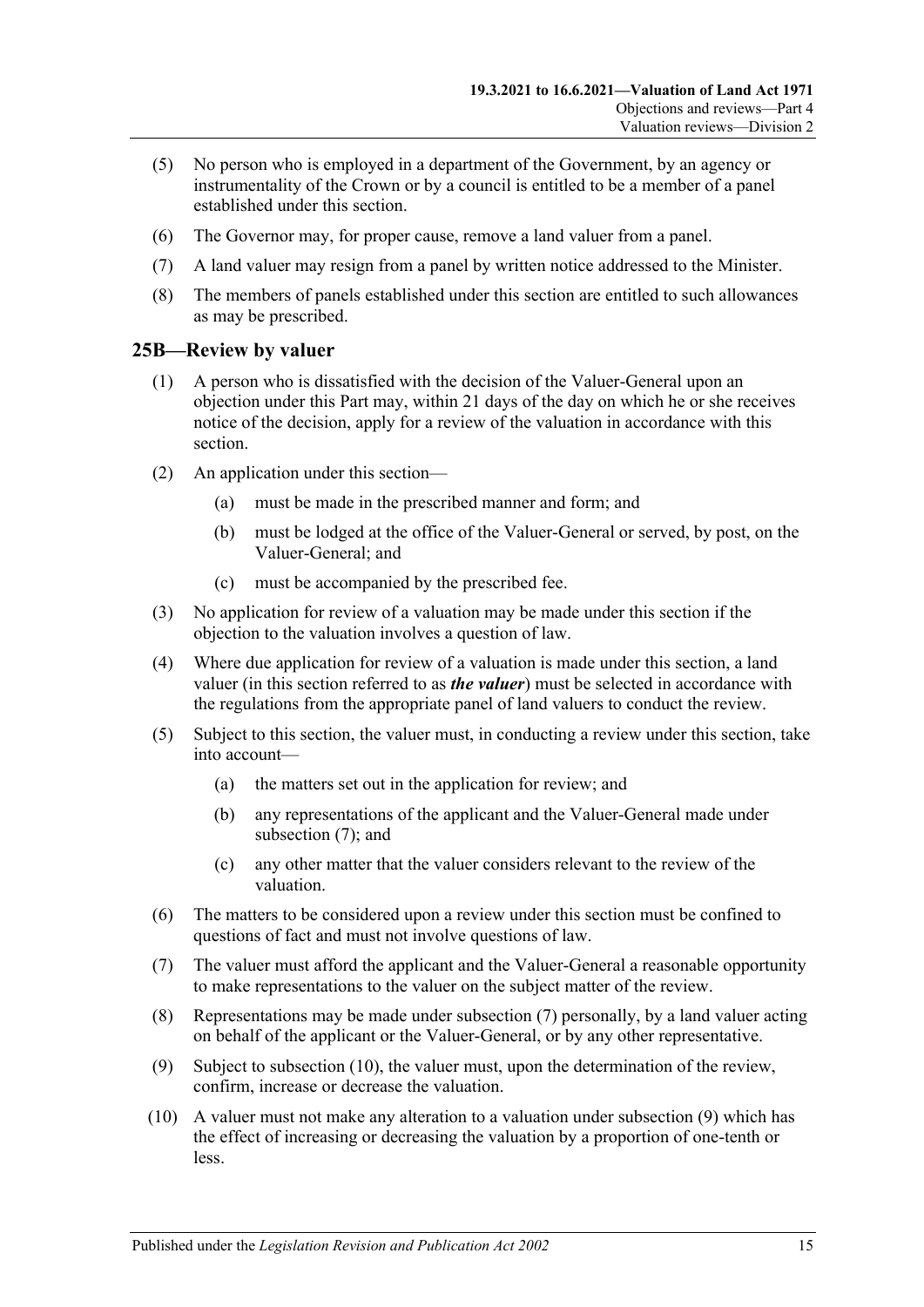- (11) The Valuer-General must make such alterations (if any) to the valuation and valuation roll as are necessary to give effect to the decision of the valuer upon the review.
- (12) Where a valuation is reduced upon a review under this section, the fee paid by the applicant for the review must be refunded.

## <span id="page-15-0"></span>**Division 3—Review by SACAT**

#### <span id="page-15-1"></span>**25C—Review by SACAT**

- <span id="page-15-4"></span>(1) A person who is dissatisfied with—
	- (a) the decision of the Valuer-General upon an objection under [Division 1;](#page-12-1) or
	- (b) the decision of a land valuer upon a review under [Division 2,](#page-13-1)

may apply to SACAT for a review of the decision.

- (2) The right of review conferred by [subsection](#page-15-4) (1)(b) may be exercised by the Valuer-General.
- (3) For the purposes of the *[South Australian Civil and Administrative Tribunal](http://www.legislation.sa.gov.au/index.aspx?action=legref&type=act&legtitle=South%20Australian%20Civil%20and%20Administrative%20Tribunal%20Act%202013)  Act [2013](http://www.legislation.sa.gov.au/index.aspx?action=legref&type=act&legtitle=South%20Australian%20Civil%20and%20Administrative%20Tribunal%20Act%202013)*—
	- (a) an application for a review by SACAT must be made within 21 days after the applicant receives notice of the relevant decision (unless SACAT, in its discretion, allows an extension of time for making the application); and
	- (b) a review under this section will be taken to come within SACAT's review jurisdiction but, in the exercise of this jurisdiction, SACAT will consider the matter *de novo* (adopting such processes and procedures, and considering and receiving such evidence or material, as it thinks fit for the purposes of the proceedings); and
	- (c) without limitation, a variation made by SACAT on the review of a valuation may consist of an increase or decrease in the valuation.
- (4) In this section—

*SACAT* means the South Australian Civil and Administrative Tribunal established under the *[South Australian Civil and Administrative Tribunal Act](http://www.legislation.sa.gov.au/index.aspx?action=legref&type=act&legtitle=South%20Australian%20Civil%20and%20Administrative%20Tribunal%20Act%202013) 2013*.

## <span id="page-15-2"></span>**Division 4—Saving provision**

#### <span id="page-15-3"></span>**25D—Saving provision**

A right to recover a rate, tax or impost is not suspended by an objection or review under this Part and the rate, tax or impost may be recovered on the basis that the valuation is correct but, in the event of a valuation being altered, a due adjustment must be made and any amount paid in excess of the amount that might lawfully have been recovered on the basis of the altered valuation must be refunded and if, on the basis of the altered valuation, a greater amount than that actually recovered might lawfully have been recovered, the difference may be recovered as arrears.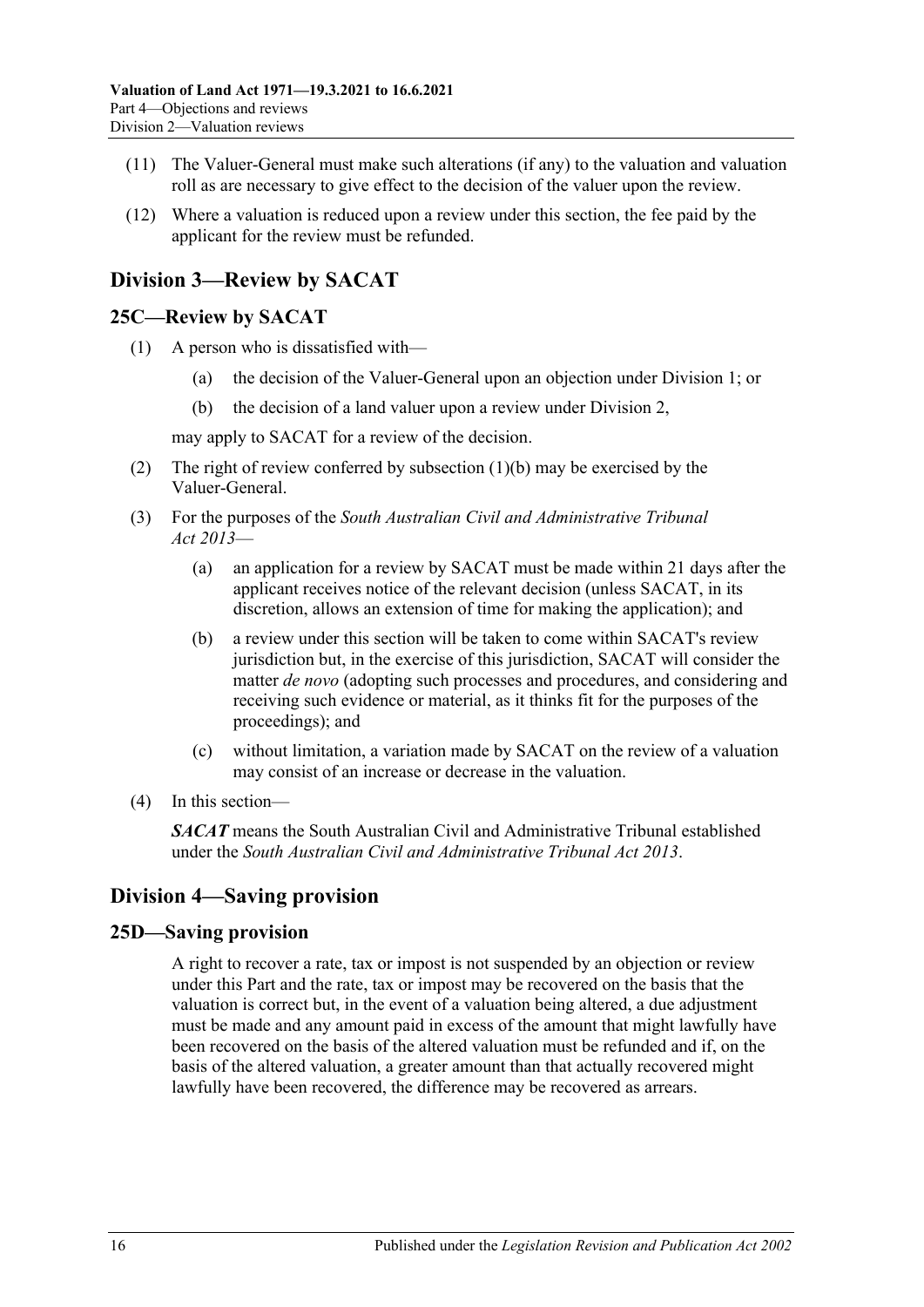## <span id="page-16-0"></span>**Part 5—Miscellaneous**

#### <span id="page-16-4"></span><span id="page-16-1"></span>**26—Access to land etc**

- (1) For the purposes of this Act, the Valuer-General or a person authorised in writing by the Valuer-General may—
	- (a) enter upon any land and make any inspection, measurement or survey necessary or expedient to determine the value of the land; and
	- (b) put to the owner or occupier of the land or any person on the land any questions relating to the value of the land.
- (2) A person must not hinder or obstruct the Valuer-General or a person authorised in writing by the Valuer-General in the exercise of the powers conferred by [subsection](#page-16-4) (1) or refuse or fail truthfully to answer a question lawfully put to him or her under that subsection.

Maximum penalty: \$2 500.

#### <span id="page-16-2"></span>**27—Access to documents in possession of public authorities**

- (1) The Valuer-General and any person authorised in writing by the Valuer-General must be given full and free access to all maps, plans, documents and books that are relevant to the determination of the value of any land, in the possession or power of any department of Government or any council within the State.
- (2) A person must not prevent or attempt to prevent the Valuer-General or a person authorised in writing by the Valuer-General from having access to any such maps, plans, documents or books.

Maximum penalty: \$2 500.

#### <span id="page-16-5"></span><span id="page-16-3"></span>**28—Returns**

- (1) The Valuer-General may, for the purposes of this Act, serve upon the owner of any land forms to be completed and returned to the Valuer-General within such time as the Valuer-General may determine, and specifies upon the forms.
- (2) The forms will contain such questions as the Valuer-General may determine with reference to—
	- (a) the use of the land;
	- (b) the nature and value of improvements on the land;
	- (c) the tenancies (if any) to which the land is subject;
	- (d) any other matters relevant to the valuation of the land.
- <span id="page-16-6"></span>(3) The Valuer-General may, if he or she thinks fit, require any person by whom a form is completed and returned under this section to verify the contents of the form by statutory declaration.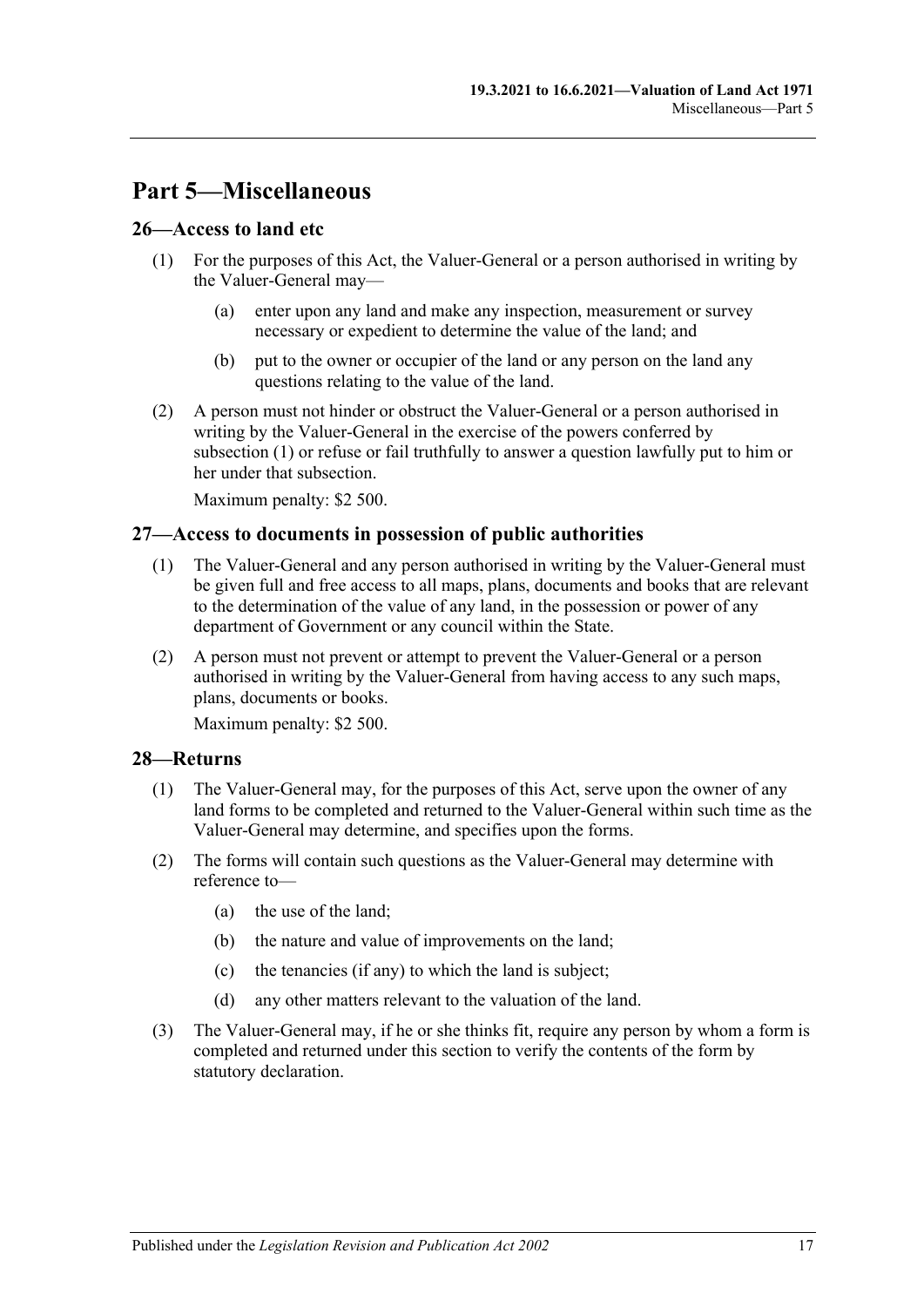(4) A person must not fail to complete and return a form served upon him or her under [subsection](#page-16-5) (1), or return a form containing information that is false or misleading in any material particular, or fail to comply with a requirement made under [subsection](#page-16-6) (3).

Maximum penalty: \$2 500.

Expiation fee: \$75.

#### <span id="page-17-5"></span><span id="page-17-0"></span>**29—Notice of sale etc**

(1) Subject to [subsection](#page-17-4) (2), if any land is sold or the title to any land is transferred, the vendor or transferor must, within 30 days after the completion of the sale or transfer, give to the Valuer-General a notice containing prescribed particulars of the transaction in writing.

Maximum penalty: \$2 500.

<span id="page-17-4"></span>(2) [Subsection](#page-17-5) (1) does not apply in respect of land that has been brought under the provisions of the *[Real Property Act](http://www.legislation.sa.gov.au/index.aspx?action=legref&type=act&legtitle=Real%20Property%20Act%201886) 1886*.

### <span id="page-17-1"></span>**31—Service of notices**

A notice that the Valuer-General is required to serve upon any person by or under this Act, may be served upon that person—

- (a) personally; or
- (b) by post; or
- (c) by affixing it in some conspicuous place upon the land to which it relates.

## <span id="page-17-2"></span>**32—Copies of or extracts from entries in valuation rolls**

- (1) Upon the application in writing of any person and upon payment of the prescribed fee, the Valuer-General must furnish that person with a certified copy of, or extract from, any entry in a valuation roll.
- (2) A copy of, or extract from, an entry in a valuation roll certified under the hand of the Valuer-General will in all proceedings and for all purposes be evidence of the matters and things stated in it and that any valuation to which the entry relates has been made in conformity with the provisions of this Act.
- (3) The Valuer-General must publish information as to land value in such forms as the Valuer-General thinks appropriate and make publications containing such information available for purchase at prices approved by the Minister.
- (4) The Valuer-General must—
	- (a) at the request of the owner of land, permit the owner to inspect, free of charge, entries in the valuation roll relating to that land;
	- (b) at the request of any person, and on payment of the prescribed fee, provide that person with information from the valuation roll as to the value of land.

#### <span id="page-17-3"></span>**33—Financial provision**

(1) All money paid to or recovered by the Valuer-General under this Act must be paid into the Consolidated Account.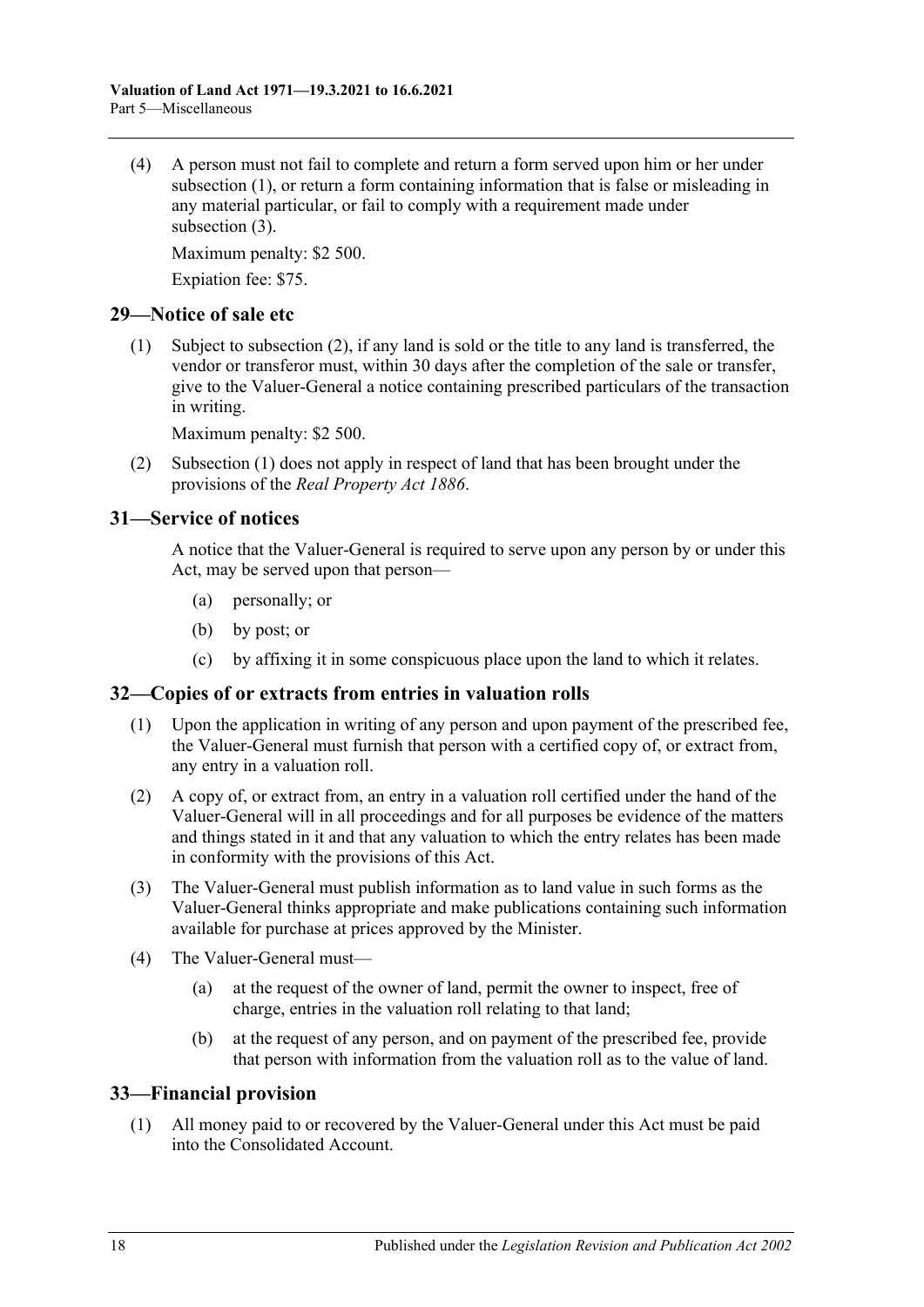(2) The money required for the purposes of this Act (except money for the appropriation of which other provision has been made in this Act) will be paid out of money provided by Parliament for those purposes.

### <span id="page-18-0"></span>**34—Regulations**

The Governor may make all such regulations as are necessary or expedient for the purposes of this Act, and, without limiting the generality of the foregoing, those regulations may—

- (a) prescribe and provide for the recovery of fees for the purposes of this Act; and
- (ab) provide that specified fixtures or improvements, or fixtures or improvements of a specified class, will not be taken into account in determining or assessing the annual value or capital value of land generally, or land of a particular class, where the determination or assessment is to be used for the purpose of raising, levying or imposing any rate, tax or impost; and
- (b) prescribe any form for the purposes of this Act.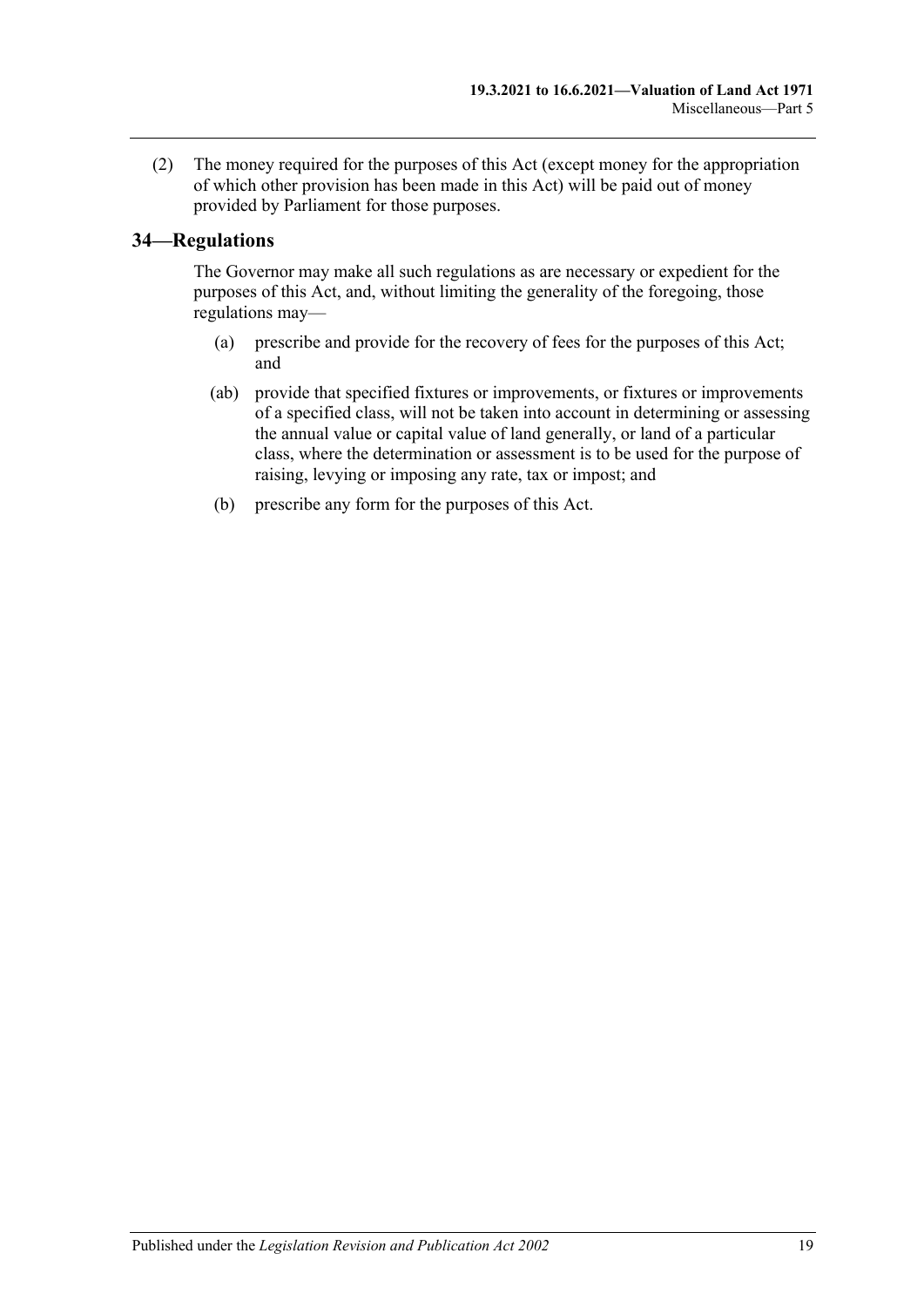## <span id="page-19-0"></span>**Legislative history**

## **Notes**

- Please note—References in the legislation to other legislation or instruments or to titles of bodies or offices are not automatically updated as part of the program for the revision and publication of legislation and therefore may be obsolete.
- Earlier versions of this Act (historical versions) are listed at the end of the legislative history.
- For further information relating to the Act and subordinate legislation made under the Act see the Index of South Australian Statutes or www.legislation.sa.gov.au.

## **Principal Act and amendments**

New entries appear in bold.

| Year | No  | Title                                                           | Assent     | Commencement                        |
|------|-----|-----------------------------------------------------------------|------------|-------------------------------------|
| 1971 | 113 | Valuation of Land Act 1971                                      | 9.12.1971  | 1.6.1972 (Gazette 11.5.1972 p1758)  |
| 1972 | 76  | <b>Statutes Amendment (Public</b><br>Salaries) Act 1972         | 28.9.1972  | 28.9.1972                           |
| 1972 | 79  | Statutes Amendment (Valuation of<br>Land) Act 1972              | 5.10.1972  | $1.6.1972$ : s 2                    |
| 1973 | 28  | <b>Statutes Amendment (Public</b><br>Salaries) Act 1973         | 20.9.1973  | 20.9.1973                           |
| 1975 | 19  | <b>Statutes Amendment (Public</b><br>Salaries) Act 1975         | 27.3.1975  | 28.8.1975 (Gazette 28.8.1975 p1126) |
| 1976 | 93  | Valuation of Land Act Amendment<br>Act 1976                     | 16.12.1976 | 16.12.1976                          |
| 1981 | 29  | Statutes Amendment (Valuation of<br>Land) Act 1981              | 19.3.1981  | 30.6.1981 (Gazette 4.6.1981 p1640)  |
| 1981 | 91  | Valuation of Land Act Amendment<br>Act 1981                     | 23.12.1981 | 23.12.1981                          |
| 1983 | 27  | Local Government Act Amendment<br>Act 1983                      | 16.6.1983  | 28.7.1983 (Gazette 21.7.1983 p126)  |
| 1984 | 88  | Valuation of Land Act Amendment<br>Act 1984                     | 29.11.1984 | 11.7.1985 (Gazette 4.7.1985 p6)     |
| 1985 | 59  | <b>Statutes Amendment (Remuneration)</b><br>Act 1985            | 30.5.1985  | 13.6.1985 (Gazette 13.6.1985 p2132) |
| 1985 | 86  | Valuation of Land Act Amendment<br>Act 1985                     | 19.9.1985  | 1.7.1986 (Gazette 6.2.1986 p254)    |
| 1987 | 31  | Valuation of Land Act Amendment<br>Act 1987                     | 23.4.1987  | 1.9.1987 (Gazette 20.8.1987 p516)   |
| 1990 | 18  | <b>Statutes Repeal and Amendment</b><br>(Remuneration) Act 1990 | 19.4.1990  | 19.4.1990 (Gazette 19.4.1990 p1136) |
| 1991 | 3   | Valuation of Land (Miscellaneous)<br>Amendment Act 1991         | 14.3.1991  | 14.3.1991                           |
| 1992 | 71  | Statutes Amendment (Expiation of<br>Offences) Act 1992          | 19.11.1992 | 1.3.1993 (Gazette 18.2.1993 p600)   |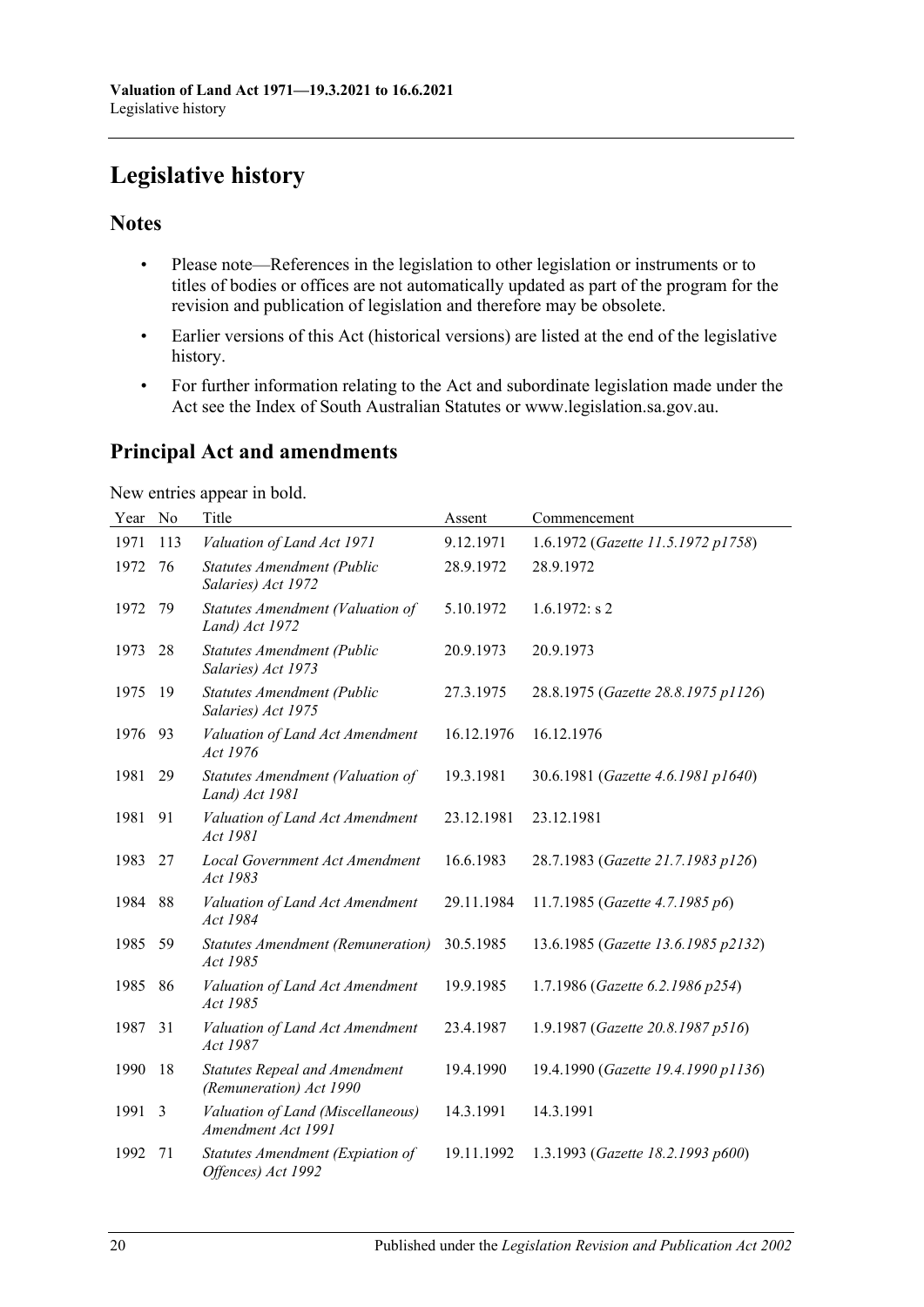| 2017 5 |    | <b>Statutes Amendment (Planning,</b><br><b>Development and Infrastructure</b> )<br><i>Act 2017</i> | 28.2.2017  | Pt 27 (s 85)-19.3.2021 (Gazette<br>4.3.2021 p823                                |
|--------|----|----------------------------------------------------------------------------------------------------|------------|---------------------------------------------------------------------------------|
| 2014   | 26 | Statutes Amendment (SACAT)<br><i>Act</i> 2014                                                      | 11.12.2014 | Pt 18 (ss 210–216)–29.3.2015: s 2(2)                                            |
| 2009   | 76 | Valuation of Land (Miscellaneous)<br>Amendment Act 2009                                            | 10.12.2009 | 10.12.2009                                                                      |
| 2005   | 39 | Heritage (Heritage Directions)<br>Amendment Act 2005                                               | 14.7.2005  | Sch 1 (cl 10)-17.11.2005 (Gazette<br>17.11.2005 p3972)                          |
| 1998   | 63 | <b>Emergency Services Funding</b><br>Act 1998                                                      | 10.9.1998  | Sch 2 (cl 3)-30.6.1999 (Gazette<br>13.5.1999 p2502                              |
| 1998   | 43 | Valuation of Land (Miscellaneous)<br>Amendment Act 1998                                            | 27.8.1998  | 1.12.1998 (Gazette 26.11.1998 p1600)<br>except s 13(a) & (b) -30.6.1981: s 2(1) |
| 1996   | 38 | <b>Statutes Amendment (Community)</b><br>Titles) Act 1996                                          | 9.5.1996   | ss 46 & 47—4.11.1996 (Gazette<br>$31.10.1996 \, p1460$                          |
| 1993   | 56 | Heritage Act 1993                                                                                  | 27.5.1993  | 15.1.1994 (Gazette 27.10.1993 p1890)                                            |
|        |    |                                                                                                    |            |                                                                                 |

## **Provisions amended since 3 February 1976**

• Legislative history prior to 3 February 1976 appears in marginal notes and footnotes included in the consolidation of this Act contained in Volume 11 of The Public General Acts of South Australia 1837-1975 at page 286.

New entries appear in bold.

Entries that relate to provisions that have been deleted appear in italics.

| Provision                            | How varied                          | Commencement |
|--------------------------------------|-------------------------------------|--------------|
| Pt1                                  |                                     |              |
| s <sub>2</sub>                       | deleted by $43/1998 s 17$ (Sch)     | 1.12.1998    |
| s <sub>3</sub>                       | amended by $91/1981 s$ 2            | 23.12.1981   |
|                                      | amended by $88/1984 s$ 3            | 11.7.1985    |
|                                      | deleted by $43/1998 s 17$ (Sch)     | 1.12.1998    |
| s <sub>4</sub>                       | amended by $29/1981 s 5$            | 30.6.1981    |
|                                      | deleted by $3/1991 s 2$             | 14.3.1991    |
| s <sub>5</sub>                       |                                     |              |
| s 5(1)                               |                                     |              |
| annual value                         | amended by $29/1981$ s $6(a)$ , (b) | 30.6.1981    |
|                                      | amended by $3/1991$ s $3(a)$        | 14.3.1991    |
|                                      | amended by 43/1998 s 17 (Sch)       | 1.12.1998    |
| area                                 | amended by 93/1976 s 2              | 16.12.1976   |
|                                      | amended by 43/1998 s 17 (Sch)       | 1.12.1998    |
| business of<br>primary<br>production | inserted by $29/1981$ s $6(c)$      | 30.6.1981    |
| capital value                        | amended by $3/1991$ s $3(b)$        | 14.3.1991    |
|                                      | amended by 43/1998 s 17 (Sch)       | 1.12.1998    |
| council                              | amended by 43/1998 s 17 (Sch)       | 1.12.1998    |
| general valuation                    | amended by 43/1998 s 17 (Sch)       | 1.12.1998    |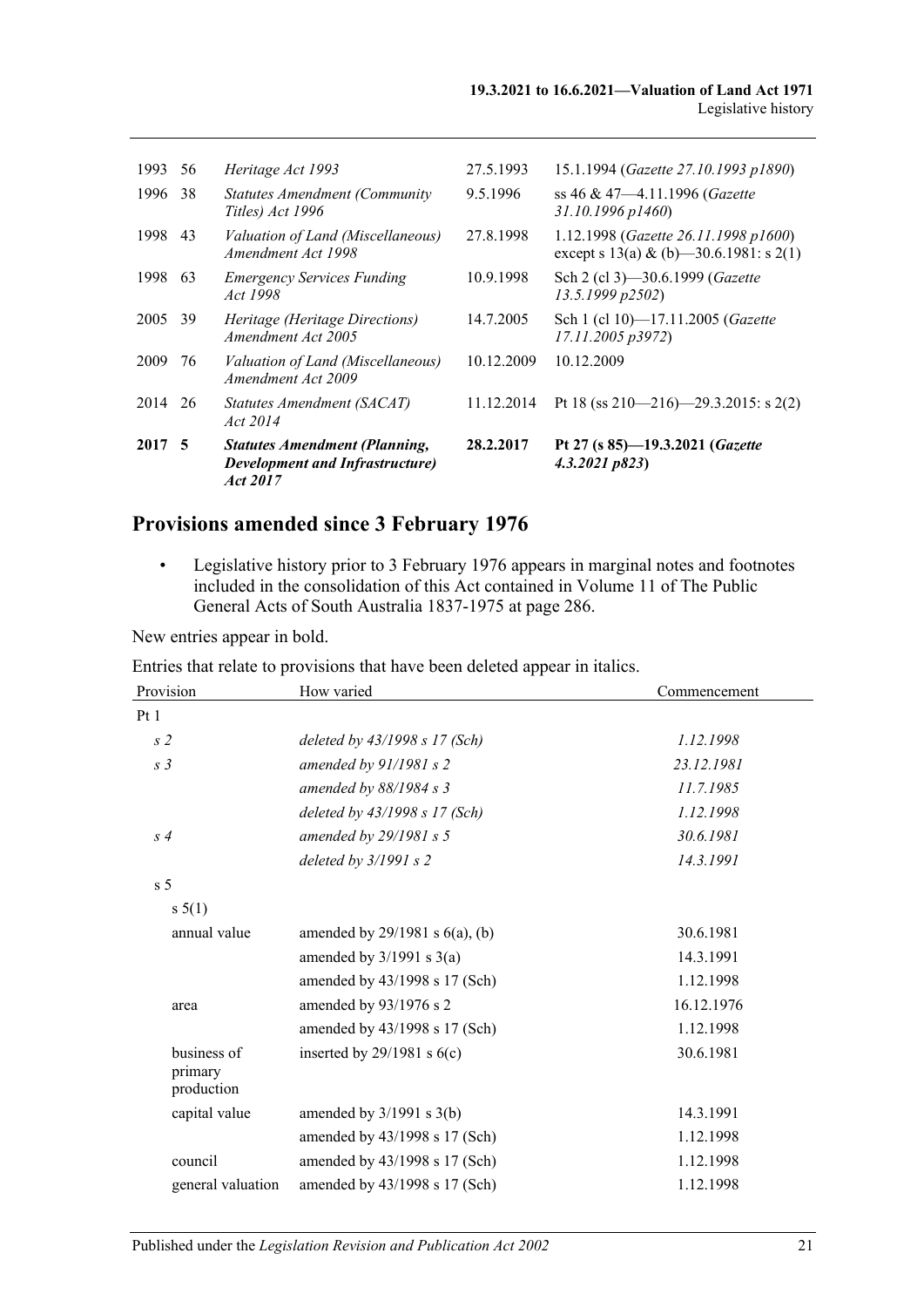#### **Valuation of Land Act 1971—19.3.2021 to 16.6.2021** Legislative history

| owner                         | amended by 43/1998 s 17 (Sch)                  | 1.12.1998  |
|-------------------------------|------------------------------------------------|------------|
| the rating or<br>taxing Acts  | substituted by $3/1991$ s $3(d)$               | 14.3.1991  |
|                               | amended by $63/1998$ Sch 2 (cl 3(a))           | 30.6.1999  |
| rating or taxing<br>authority | deleted by $3/1991 s 3(c)$                     | 14.3.1991  |
| site value                    | substituted by $29/1981$ s $6(e)$              | 30.6.1981  |
|                               | (b) deleted by $31/1987$ s $3(a)$              | 1.9.1987   |
|                               | amended by $31/1987$ s $3(b)$                  | 1.9.1987   |
| unimproved value              | amended by $31/1987$ s $3(b)$                  | 1.9.1987   |
|                               | (c) deleted by $31/1987$ s $3(b)$              | 1.9.1987   |
|                               | amended by 43/1998 s 17 (Sch)                  | 1.12.1998  |
| $s\ 5(2)$                     | inserted by $31/1987$ s $3(c)$                 | 1.9.1987   |
|                               | substituted by 38/1996 s 46                    | 4.11.1996  |
| Pt 2                          |                                                |            |
| s <sub>6</sub>                |                                                |            |
| s(6(1))                       | amended by 43/1998 s 17 (Sch)                  | 1.12.1998  |
| s(6(2))                       | amended by $43/1998$ ss $3(a)$ , 17 (Sch)      | 1.12.1998  |
| s(6(3))                       | amended by 43/1998 ss 3(b), 17 (Sch)           | 1.12.1998  |
| s 6(4)                        | amended by 93/1976 s 3                         | 16.12.1976 |
|                               | amended by $43/1998$ s $3(c)$                  | 1.12.1998  |
| s <sub>6A</sub>               | inserted by 43/1998 s 4                        | 1.12.1998  |
| s <sub>7</sub>                |                                                |            |
| s(7(1))                       | amended by 43/1998 ss 5, 17 (Sch)              | 1.12.1998  |
| s(7(2)                        | amended by 43/1998 s 17 (Sch)                  | 1.12.1998  |
| s <sub>8</sub>                |                                                |            |
| s(1)                          | amended by $59/1985$ s $23(a)$                 | 13.6.1985  |
|                               | amended by 18/1990 s 28                        | 19.4.1990  |
|                               | amended by 43/1998 s 17 (Sch)                  | 1.12.1998  |
| $s \, 8(2)$                   | deleted by 59/1985 s 23(b)                     | 13.6.1985  |
| s(3)                          | amended by 59/1985 s 23(c)                     | 13.6.1985  |
|                               | amended by 43/1998 s 17 (Sch)                  | 1.12.1998  |
| s 9                           |                                                |            |
| $s \, 9(1)$                   | substituted by $43/1998$ s $6(a)$              | 1.12.1998  |
| $s\ 9(1a)$                    | inserted by $43/1998$ s $6(a)$                 | 1.12.1998  |
| $s \, 9(2)$ and (3)           | amended by 43/1998 s 17 (Sch)                  | 1.12.1998  |
| $s \, 9(4)$                   | amended by $43/1998$ ss $6(b)$ - (d), 17 (Sch) | 1.12.1998  |
| $s \, 9(5)$                   | amended by 43/1998 s 17 (Sch)                  | 1.12.1998  |
| $s \, 9(6)$                   | inserted by $43/1998$ s $6(e)$                 | 1.12.1998  |
| s10                           | deleted by 43/1998 s 17 (Sch)                  | 1.12.1998  |
| Pt <sub>3</sub>               |                                                |            |
| s 11                          |                                                |            |
| s 11(1)                       | substituted by 43/1998 s 7                     | 1.12.1998  |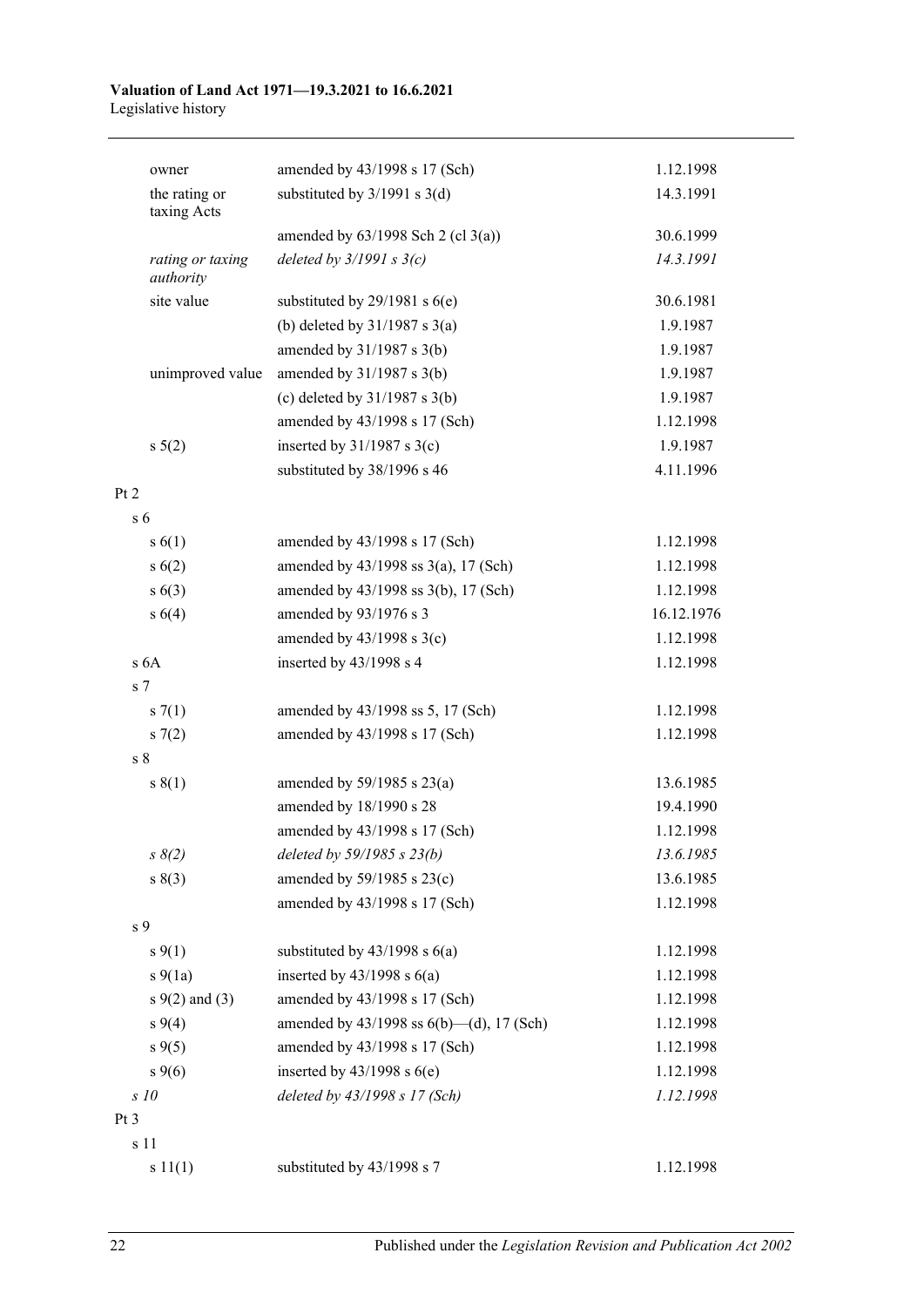| s 11(2)             | amended by 3/1991 s 4                         | 14.3.1991  |
|---------------------|-----------------------------------------------|------------|
|                     | amended by 43/1998 s 17 (Sch)                 | 1.12.1998  |
| s 11(3)             | amended by 43/1998 s 17 (Sch)                 | 1.12.1998  |
| s 12                | substituted by 43/1998 s 8                    | 1.12.1998  |
| s 13                |                                               |            |
| s 13(1)             | amended by 43/1998 s 17 (Sch)                 | 1.12.1998  |
| s 13(2)             | amended by 43/1998 ss 9(a), 17 (Sch)          | 1.12.1998  |
| s 13(3)             | amended by 43/1998 ss 9(b), 17 (Sch)          | 1.12.1998  |
| s <sub>14</sub>     |                                               |            |
| s $14(1)$ and $(2)$ | amended by 43/1998 s 17 (Sch)                 | 1.12.1998  |
| s 14(3)             | inserted by 43/1998 s 10                      | 1.12.1998  |
| s 15                |                                               |            |
| s 15(1)             | amended by 43/1998 s 17 (Sch)                 | 1.12.1998  |
| s 15(2)             | amended by 43/1998 ss 11(a), 17 (Sch)         | 1.12.1998  |
| s 15(3)             | amended by 43/1998 ss 11(b), 17 (Sch)         | 1.12.1998  |
| s 15(4)             | amended by 43/1998 s 17 (Sch)                 | 1.12.1998  |
| s 16                |                                               |            |
| s 16(1)             | s 16 redesignated as s $16(1)$ by 93/1976 s 4 | 16.12.1976 |
|                     | amended by 43/1998 s 17 (Sch)                 | 1.12.1998  |
| s $16(2)$ and $(3)$ | inserted by 93/1976 s 4                       | 16.12.1976 |
|                     | amended by 43/1998 s 17 (Sch)                 | 1.12.1998  |
| s 16A               | inserted by 38/1996 s 47                      | 4.11.1996  |
|                     | amended by 63/1998 Sch 2 (cl 3(b))            | 30.6.1999  |
| s 17                |                                               |            |
| s 17(1)             | amended by $3/1991$ s $5(a)$                  | 14.3.1991  |
|                     | amended by 43/1998 s 17 (Sch)                 | 1.12.1998  |
| s 17(2)             | inserted by $3/1991$ s $5(b)$                 | 14.3.1991  |
|                     | amended by 43/1998 s 17 (Sch)                 | 1.12.1998  |
| s 17(3)             | amended by 43/1998 s 17 (Sch)                 | 1.12.1998  |
|                     | amended by 26/2014 s 210                      | 29.3.2015  |
| s 17(4)             | amended by 88/1984 s 4                        | 11.7.1985  |
|                     | amended by $3/1991$ s $5(c)$                  | 14.3.1991  |
|                     | amended by 43/1998 s 17 (Sch)                 | 1.12.1998  |
| s 18                | amended by 43/1998 s 17 (Sch)                 | 1.12.1998  |
| s 19                |                                               |            |
| s $19(1)$ and $(2)$ | amended by 43/1998 s 17 (Sch)                 | 1.12.1998  |
| s 19(3)             | inserted by 76/2009 s 3                       | 10.12.2009 |
| s20                 | deleted by $3/1991 s 6$                       | 14.3.1991  |
| s 21                | amended by 3/1991 s 7                         | 14.3.1991  |
|                     | amended by 43/1998 s 17 (Sch)                 | 1.12.1998  |
| s 22                |                                               |            |
| $s\,22(2)$          | amended by 43/1998 s 17 (Sch)                 | 1.12.1998  |
| $s\,22(3)$          | amended by 43/1998 ss 12, 17 (Sch)            | 1.12.1998  |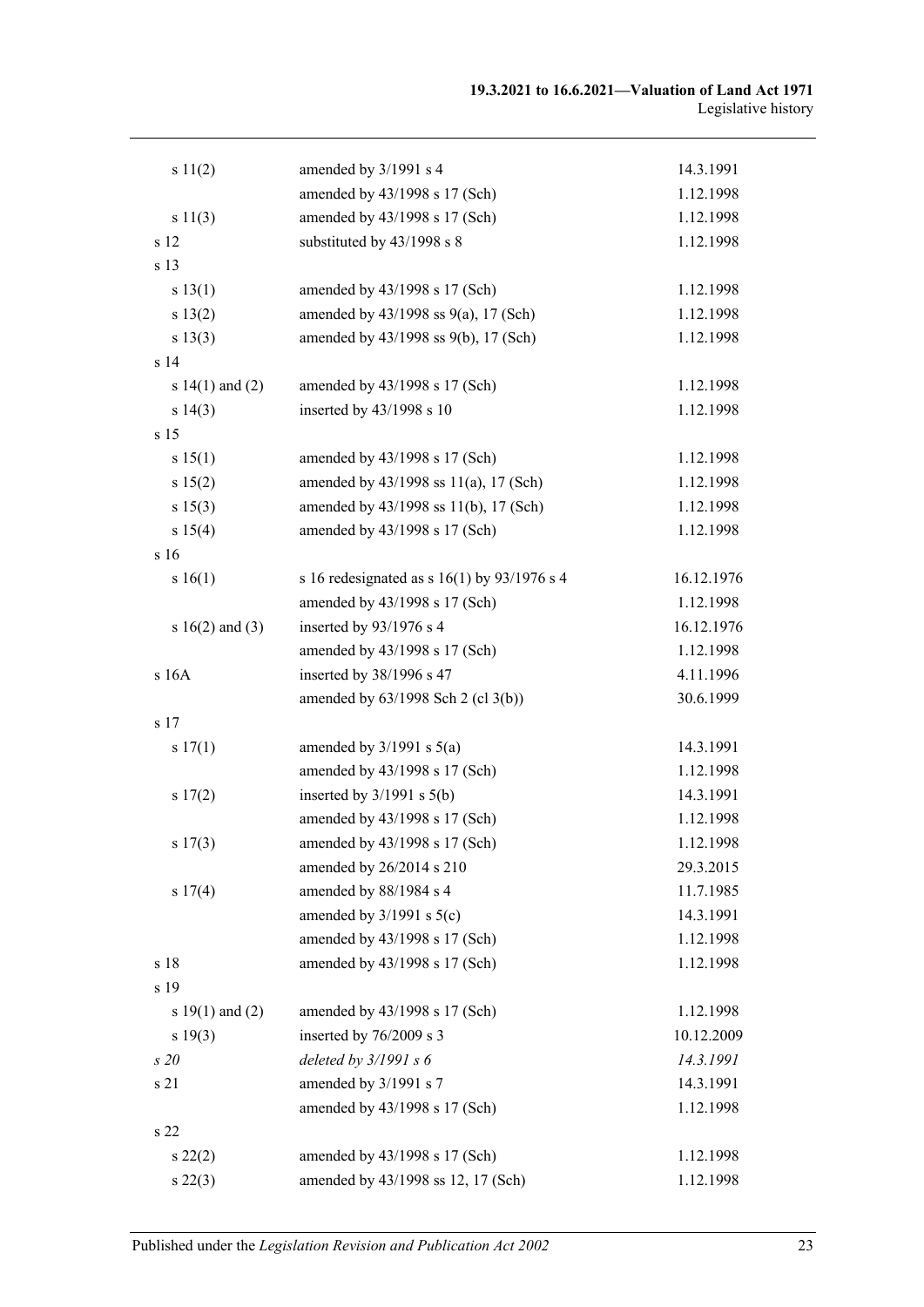| $s\,22(4)$                    | amended by 43/1998 s 17 (Sch)         | 1.12.1998  |
|-------------------------------|---------------------------------------|------------|
| s 22A                         | inserted by 29/1981 s 7               | 30.6.1981  |
| s 22A(1)                      | amended by $43/1998$ s $13(a)$        | 30.6.1981  |
|                               | amended by 43/1998 s 17 (Sch)         | 1.12.1998  |
| s 22A(2)                      | amended by 43/1998 s 13(b)            | 30.6.1981  |
|                               | amended by 43/1998 s 17 (Sch)         | 1.12.1998  |
| $s$ 22A(2a)                   | inserted by $43/1998$ s $13(c)$       | 1.12.1998  |
|                               | deleted by $76/2009 s 4$              | 10.12.2009 |
| s 22A(3)                      | amended by 43/1998 s 17 (Sch)         | 1.12.1998  |
| s 22A(4)                      | amended by 43/1998 s 17 (Sch)         | 1.12.1998  |
| $s\,22A(5)$                   | deleted by $43/1998 s 13(d)$          | 1.12.1998  |
| s 22A(6)                      | amended by 3/1991 s 14                | 14.3.1991  |
|                               | amended by 71/1992 s 3(1) (Sch)       | 1.3.1993   |
|                               | amended by 43/1998 ss 13(e), 17 (Sch) | 1.12.1998  |
| s 22A(9)                      | amended by 43/1998 s 17 (Sch)         | 1.12.1998  |
| $s$ 22A $(10)$                | inserted by $43/1998$ s $13(f)$       | 1.12.1998  |
| $s$ 22 $B$                    | inserted by 86/1985 s 3               | 1.7.1986   |
| $s\ 22B(1)$                   | substituted by $3/1991$ s $8(a)$      | 14.3.1991  |
|                               | amended by 39/2005 Sch 1 cl 10(1)-(3) | 17.11.2005 |
| $s\,22B(2)$                   | deleted by $3/1991 s 8(a)$            | 14.3.1991  |
| $s$ 22B(3)                    | amended by $3/1991$ s $8(b)$          | 14.3.1991  |
|                               | amended by 43/1998 s 17 (Sch)         | 1.12.1998  |
| $s\ 22B(4)$                   | substituted by $3/1991$ s $8(c)$      | 14.3.1991  |
|                               | amended by 39/2005 Sch 1 cl 10(4)     | 17.11.2005 |
| $s$ 22B(5)                    | amended by 3/1991 s 14                | 14.3.1991  |
|                               | amended by 71/1992 s 3(1) (Sch)       | 1.3.1993   |
|                               | amended by 43/1998 ss 14, 17 (Sch)    | 1.12.1998  |
|                               | amended by 39/2005 Sch 1 cl 10(5)     | 17.11.2005 |
| $s$ 22B(6)                    | amended by $3/1991$ s $8(d)$          | 14.3.1991  |
|                               | amended by 56/1993 Sch 2              | 15.1.1994  |
|                               | substituted by 39/2005 Sch 1 cl 10(6) | 17.11.2005 |
|                               | amended by 5/2017 s 85                | 19.3.2021  |
| $s$ 22B $(7)$                 |                                       |            |
| item of the State<br>heritage | deleted by 56/1993 Sch 2              | 15.1.1994  |
| State Heritage<br>Area        | substituted by 56/1993 Sch 2          | 15.1.1994  |
|                               | deleted by 39/2005 Sch 1 cl 10(7)     | 17.11.2005 |
| Pt 4                          | heading substituted by 91/1981 s 3    | 23.12.1981 |
|                               | heading substituted by 88/1984 s 5    | 11.7.1985  |
|                               | heading substituted by 26/2014 s 211  | 29.3.2015  |
| Pt 4 Div 1                    | heading inserted by 88/1984 s 5       | 11.7.1985  |
| s 23                          | amended by 91/1981 s 4                | 23.12.1981 |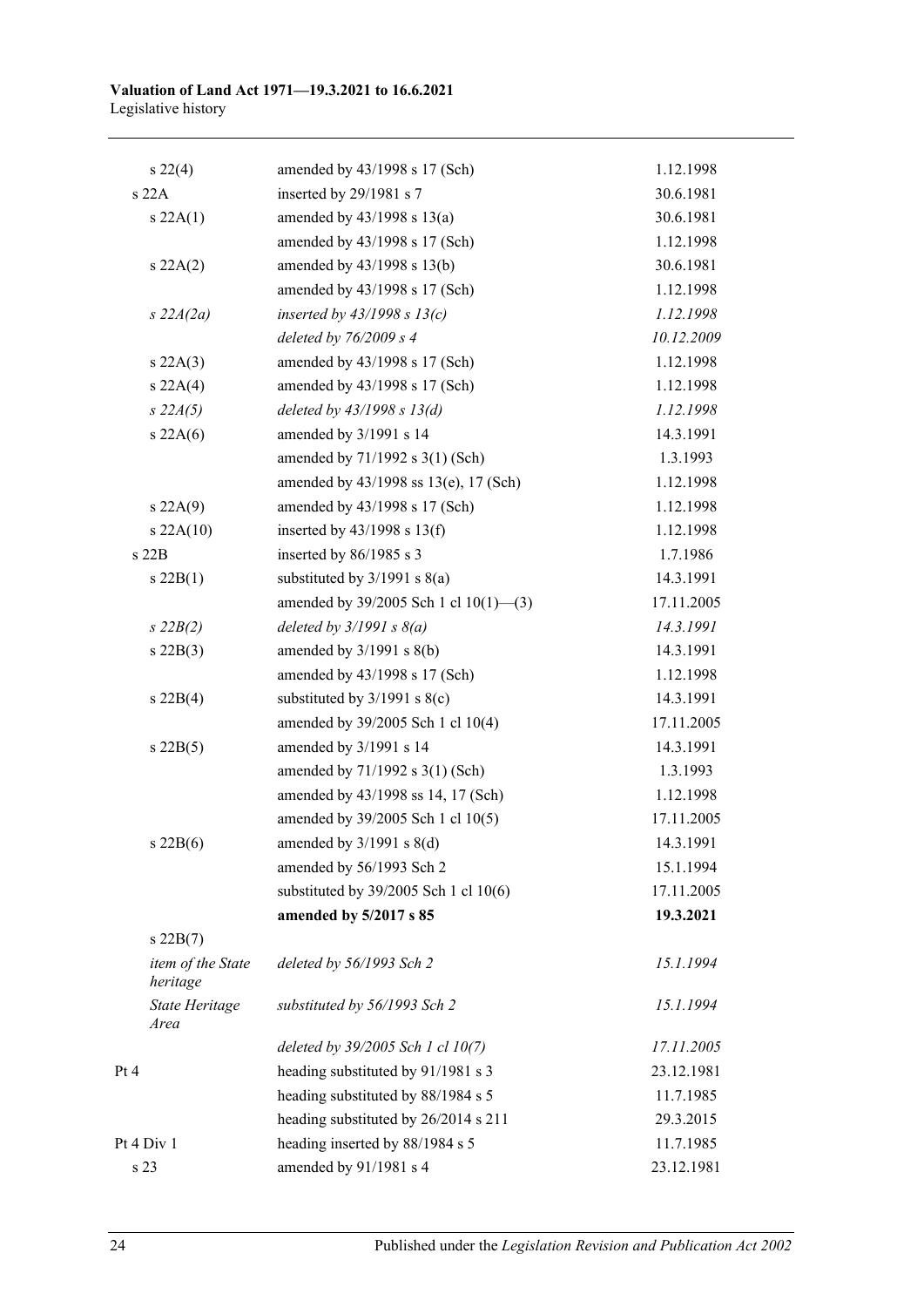|                   | amended by 3/1991 s 9                | 14.3.1991  |
|-------------------|--------------------------------------|------------|
|                   | substituted by 43/1998 s 15          | 1.12.1998  |
| s 24              | substituted by 91/1981 s 5           | 23.12.1981 |
| $s\,24(1)$        | amended by $43/1998$ s $16(a)$       | 1.12.1998  |
| s $24(1a)$ (1d)   | inserted by 43/1998 s 16(b)          | 1.12.1998  |
| s 24(1e)          | inserted by 76/2009 s 5              | 10.12.2009 |
| s 25              |                                      |            |
| $s 25(1)$ and (2) | amended by 43/1998 s 17 (Sch)        | 1.12.1998  |
| $s\,25(3)$        | deleted by 88/1984 s 6               | 11.7.1985  |
| $s \; 25(4)$      | amended by 27/1983 s 25(1)           | 28.7.1983  |
|                   | deleted by $88/1984 s 6$             | 11.7.1985  |
| Pt 4 Div 2        | inserted by 88/1984 s 7              | 11.7.1985  |
| s 25A             |                                      |            |
| s $25A(1)$ (8)    | amended by 43/1998 s 17 (Sch)        | 1.12.1998  |
| s25B              |                                      |            |
| s 25B(1)          | amended by 43/1998 s 17 (Sch)        | 1.12.1998  |
|                   | amended by 26/2014 s 212             | 29.3.2015  |
| $s 25B(4)$ (12)   | amended by 43/1998 s 17 (Sch)        | 1.12.1998  |
| Pt 4 Div 3        | inserted by 88/1984 s 7              | 11.7.1985  |
|                   | heading substituted by 26/2014 s 213 | 29.3.2015  |
| s 25C             |                                      |            |
| $s \, 25C(1)$     | amended by 43/1998 s 17 (Sch)        | 1.12.1998  |
|                   | amended by 26/2014 s 214(1)          | 29.3.2015  |
| $s \, 25C(2)$     | amended by 26/2014 s 214(2)          | 29.3.2015  |
| $s \, 25C(3)$     | substituted by $26/2014$ s $214(3)$  | 29.3.2015  |
| $s \, 25C(4)$     | inserted by 26/2014 s 214(3)         | 29.3.2015  |
| Pt 4 Div 4        | inserted by 88/1984 s 7              | 11.7.1985  |
| s 25D             | amended by 3/1991 s 10               | 14.3.1991  |
|                   | amended by 43/1998 s 17 (Sch)        | 1.12.1998  |
|                   | amended by 26/2014 s 215             | 29.3.2015  |
| Pt <sub>5</sub>   |                                      |            |
| s 26              |                                      |            |
| $s \; 26(1)$      | amended by 43/1998 s 17 (Sch)        | 1.12.1998  |
| $s \, 26(2)$      | amended by 3/1991 s 14               | 14.3.1991  |
|                   | amended by 43/1998 s 17 (Sch)        | 1.12.1998  |
| s 27              |                                      |            |
| $s \, 27(1)$      | amended by 43/1998 s 17 (Sch)        | 1.12.1998  |
| $s\,27(2)$        | amended by 3/1991 s 14               | 14.3.1991  |
|                   | amended by 43/1998 s 17 (Sch)        | 1.12.1998  |
| s 28              |                                      |            |
| $s \, 28(1)$      | amended by $3/1991$ s $11(a)$        | 14.3.1991  |
| $s\,28(2)$        | substituted by $3/1991$ s $11(b)$    | 14.3.1991  |
| $s\,28(3)$        | amended by 43/1998 s 17 (Sch)        | 1.12.1998  |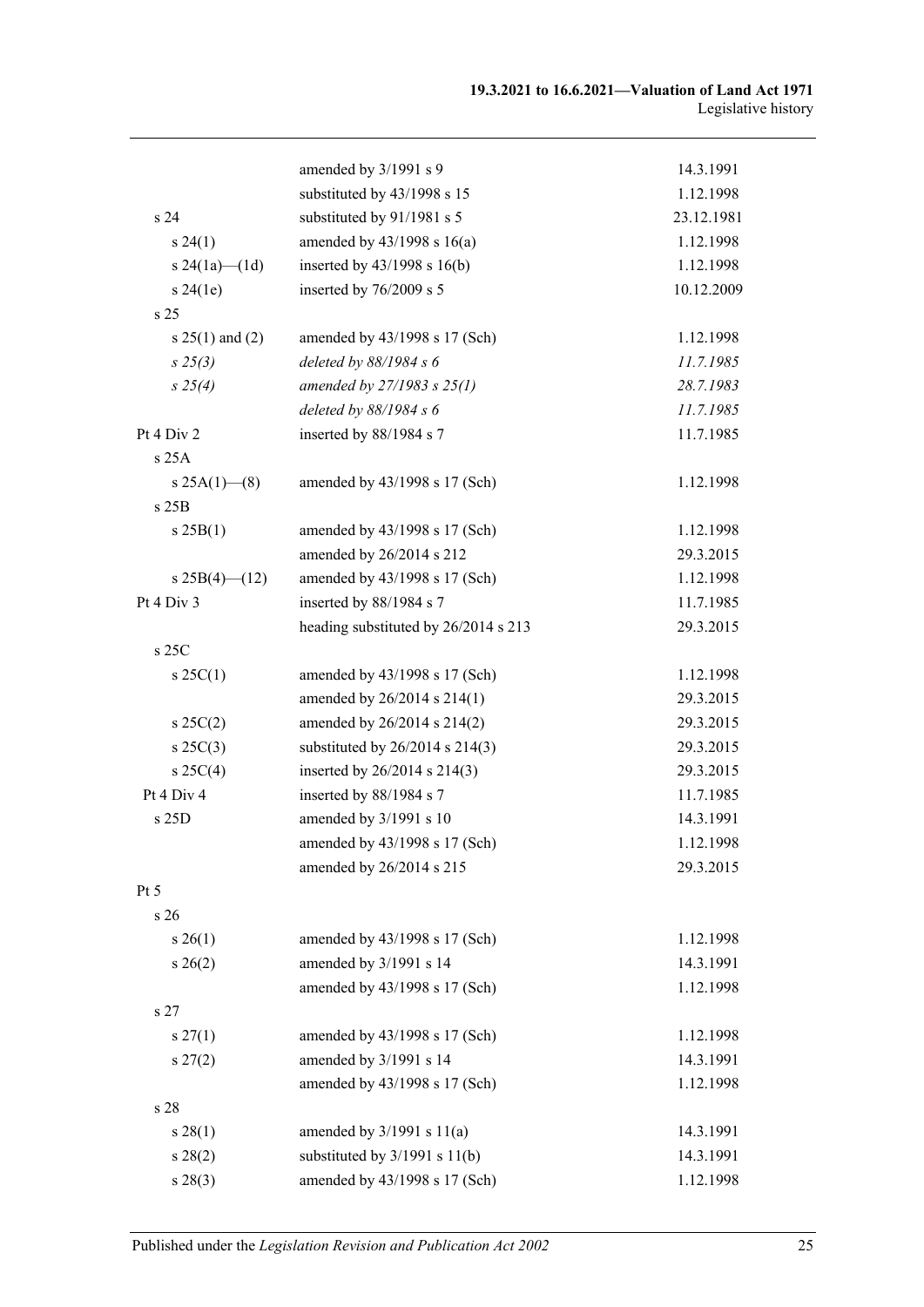#### **Valuation of Land Act 1971—19.3.2021 to 16.6.2021** Legislative history

| $s\,28(4)$        | amended by 3/1991 s 14              | 14.3.1991 |
|-------------------|-------------------------------------|-----------|
|                   | amended by $71/1992$ s $3(1)$ (Sch) | 1.3.1993  |
|                   | amended by 43/1998 s 17 (Sch)       | 1.12.1998 |
| s <sub>29</sub>   |                                     |           |
| $s\,29(1)$        | amended by $3/1991$ s 14            | 14.3.1991 |
|                   | amended by 43/1998 s 17 (Sch)       | 1.12.1998 |
| $s\,29(2)$        | amended by 43/1998 s 17 (Sch)       | 1.12.1998 |
| $s$ 29(3) and (4) | deleted by $3/1991 s 12$            | 14.3.1991 |
| s30               | deleted by 43/1998 s 17 (Sch)       | 1.12.1998 |
| s 32              |                                     |           |
| s $32(1)$ and (2) | amended by 43/1998 s 17 (Sch)       | 1.12.1998 |
| s $32(3)$ and (4) | inserted by $3/1991$ s 13           | 14.3.1991 |
| s 33              |                                     |           |
| $s \, 33(1)$      | substituted by 43/1998 s 17 (Sch)   | 1.12.1998 |
| $s \, 33(2)$      | amended by 43/1998 s 17 (Sch)       | 1.12.1998 |
| s 34              | amended by 43/1998 s 17 (Sch)       | 1.12.1998 |
|                   |                                     |           |

## **Transitional etc provisions associated with Act or amendments**

### *Valuation of Land (Miscellaneous) Amendment Act 1991*

#### **15—Saving provision**

The amendments to the definitions of *annual value* and *capital value* made by this Act do not affect the validity of determinations of annual value or capital value made by reference to the earlier definitions.

#### *Statutes Amendment (SACAT) Act 2014*

#### **216—Transitional provisions**

(1) In this section—

*principal Act* means the *[Valuation of Land Act](http://www.legislation.sa.gov.au/index.aspx?action=legref&type=act&legtitle=Valuation%20of%20Land%20Act%201971) 1971*;

*relevant day* means the day on which this Part comes into operation;

*Tribunal* means the South Australian Civil and Administrative Tribunal.

- (2) A right of appeal to the Land and Valuation Court under section 25C of the principal Act in existence before the relevant day (but not exercised before that day) will be exercised as if this Part had been in operation before that right arose, so that the relevant proceedings may be commenced before the Tribunal rather than the Land and Valuation Court.
- (3) Nothing in this section affects any proceedings before the Land and Valuation Court commenced before the relevant day.

## **Historical versions**

Reprint No 1—15.1.1992 Reprint No 2—1.3.1993